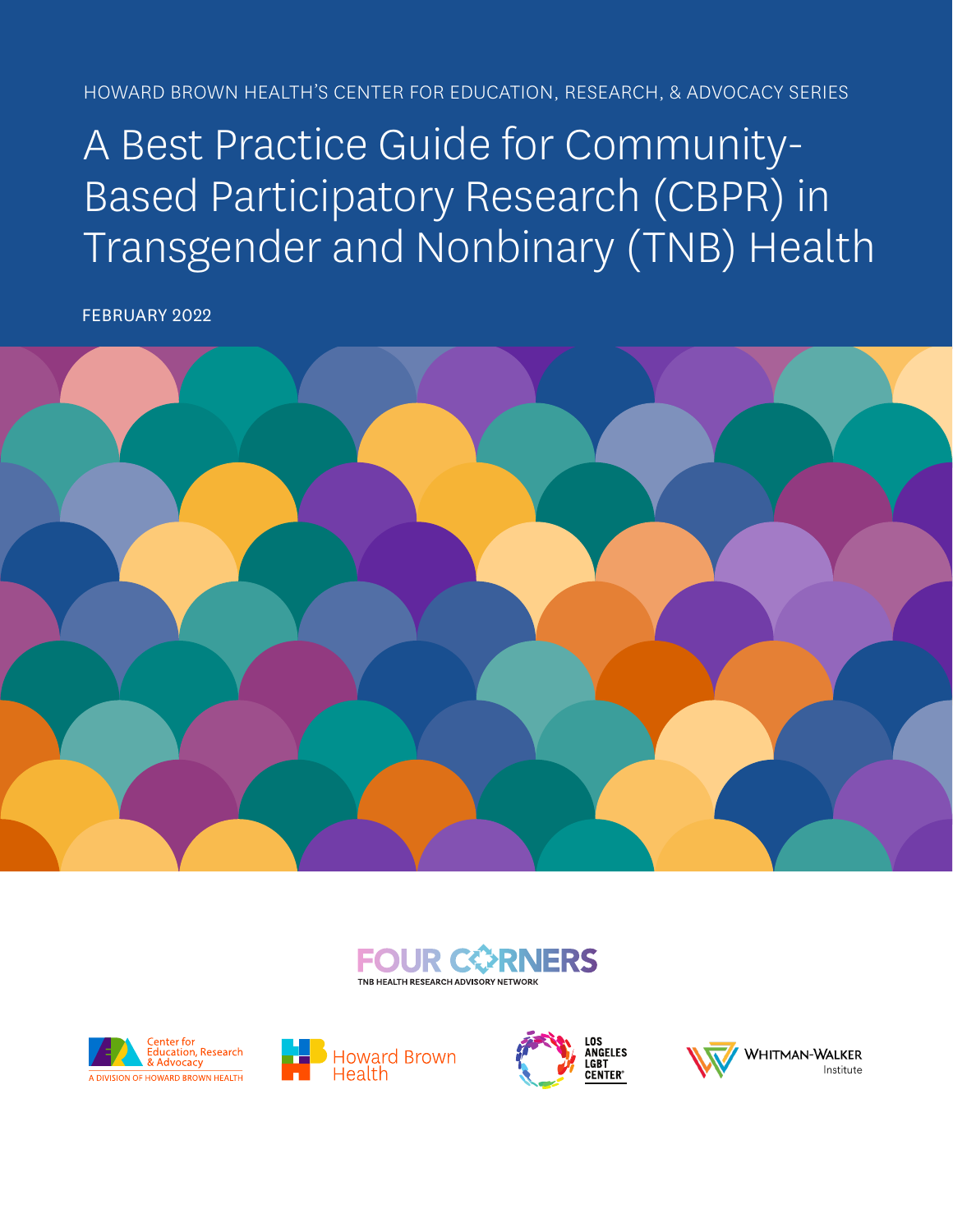# TABLE OF CONTENTS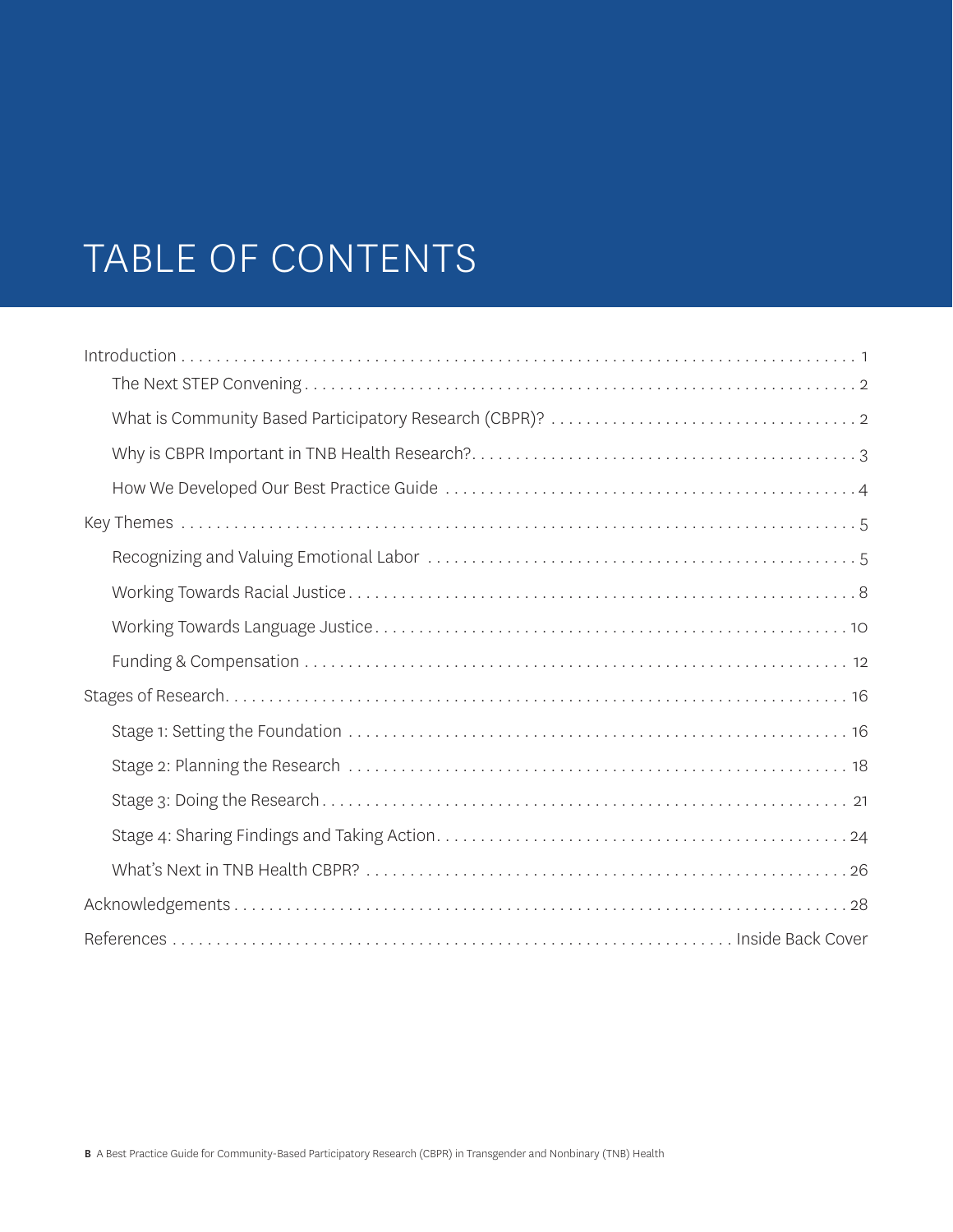# INTRODUCTION

This guide describes best practices for community-based participatory research (CBPR) with transgender and nonbinary (TNB) communities. We hope it will be a resource for people involved or interested in TNB health research and will make CBPR approachable, actionable and compelling. We anticipate readers of this guide will hold varying identities, experiences, and expertise, including their understanding of or familiarity with research and TNB communities. It is important to explicitly recognize that there are TNB people of varying cultural/language backgrounds already doing this work and to avoid reinforcing assumptions that researchers are not TNB, Black, Indigenous, people of color (BIPOC), or TNB BIPOC. While we believe the best people to initiate and practice TNB health CBPR are TNB people, we also recognize that the majority of people involved in TNB health research are not TNB themselves. This guide is designed to offer insight to all audiences. Our goal is to provide an overview of themes we believe are important and best practices to collaboratively develop and carry-out research with TNB communities.

CBPR practices in this guide are well aligned with Patient Centered Outcomes Research (PCOR) and offer methods to deepen engagement and involvement of TNB community members in PCOR. Similar to CBPR, PCOR is an approach to research that recognizes the importance of stakeholder-driven priorities and involves patients, caregivers, clinicians, and other healthcare stakeholders throughout the entire research process (PCORI, 2019). Both CBPR and PCOR value mutual respect and trust, and capacity building among stakeholders to meaningfully engage in research, and strive to improve health outcomes.

This guide integrates knowledge from existing PCOR/CBPR projects, our own successes and failures in CBPR, as well as lessons learned, best practices, and challenges shared by colleagues and participants of our recent Next STEP Convening. We start with who we are, what CBPR is, and why it is a critical component of TNB health research. We also include information about how we gathered and developed these best practices. While this guide does not include every possible recommendation or approach, we hope it leaves you with new insights and a deeper understanding of the importance and effectiveness of including CBPR approaches in research. Moreover, we hope it drives discussion and development of even better CBPR approaches to integrate into TNB health research and share with others.

We deeply appreciate every person who contributed to this knowledge through their experiences, insight and emotional labor.

#### FOUR CORNERS: TNB HEALTH RESEARCH ADVISORY NETWORK

Four Corners envisions a world where all TNB people have access to safe, relevant, and equitable healthcare, and aims to advance health research by involving TNB community members, researchers, and clinicians as equitable partners in the research process.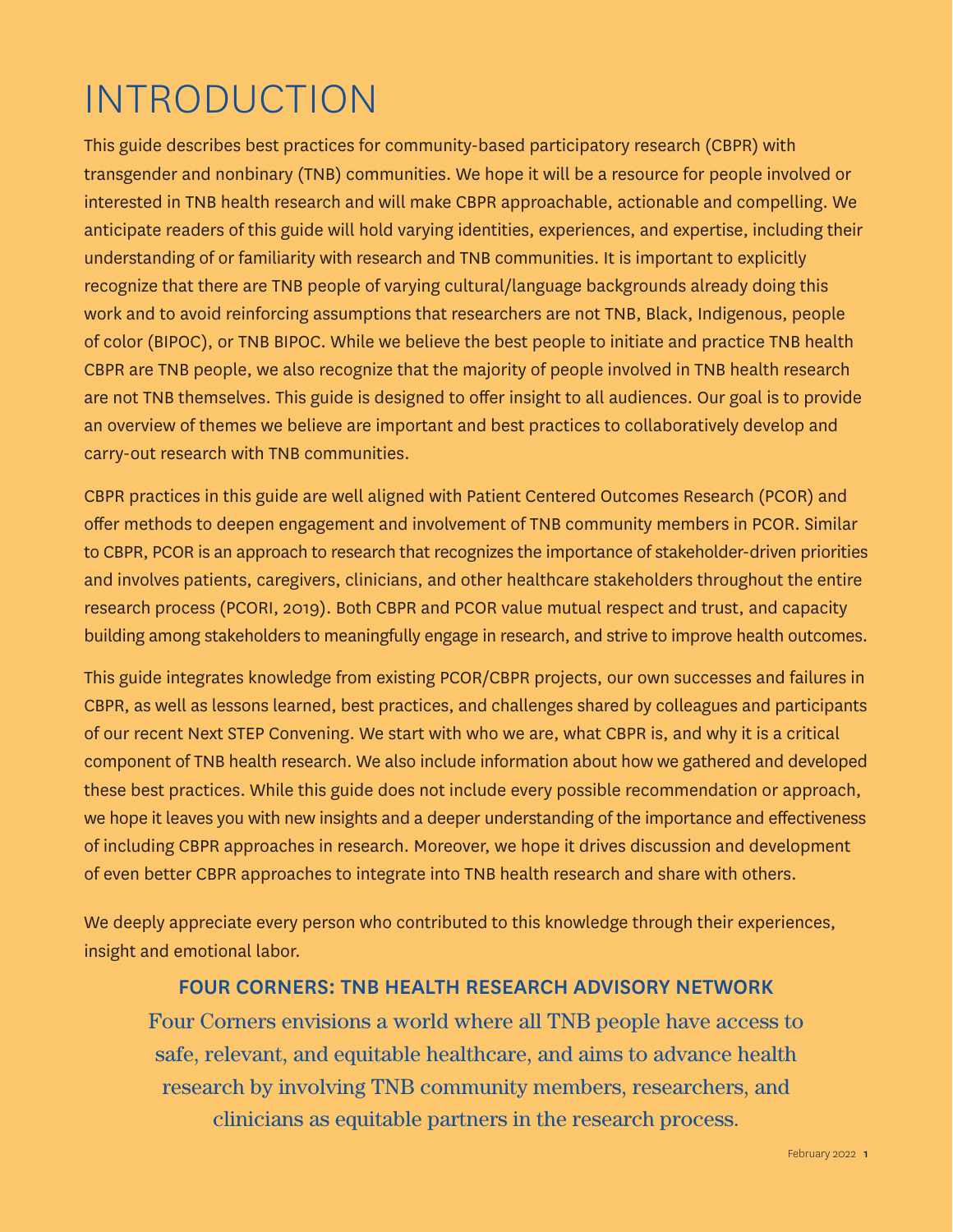Four Corners is a network of healthcare providers, researchers and community members committed to community-engaged TNB health research that is accessible, beneficial, and relevant to TNB communities. Our current partners include three federally qualified health centers (FQHCs) specializing in Lesbian, Gay, Bisexual, Transgender and Queer (LGBTQ) health, representing geographically distinct regions, and serving diverse TNB patients: Howard Brown Health in Chicago, The LA LGBT Center in Los Angeles, and Whitman Walker Health in Washington D.C. We also have TNB community members representing Houston, Texas.

Four Corners has engaged in qualitative CBPR TNB health research, completing a study that identified health research priorities among TNB communities in 2020 ([Four Corners: Health Research Priorities](https://howardbrown.org/wp-content/uploads/2021/03/FourCorners-HealthResearchPrioritiesAmongTNBCommunities_Final_3_21.pdf)  [Among TNB Communities](https://howardbrown.org/wp-content/uploads/2021/03/FourCorners-HealthResearchPrioritiesAmongTNBCommunities_Final_3_21.pdf)) and a study that explored the experience of TNB communities navigating COVID-19 in 2021 ([Four Corners: Reflections of Trans and Nonbinary \(TNB\) Communities Navigating The](https://howardbrown.org/wp-content/uploads/2021/10/FourCorners_Reflections_COVID-19_FINAL.pdf)  [COVID-19 Pandemic\)](https://howardbrown.org/wp-content/uploads/2021/10/FourCorners_Reflections_COVID-19_FINAL.pdf). To further develop use of CBPR in TNB health research, Four Corners sponsored a two-day Next STEP Convening in September 2021 to explore and share best practices.

## THE NEXT STEP CONVENING

The Next STEP Convening was a two-day virtual conference bringing together TNB community leaders, patients, clinicians, and researchers.

The main aims of the convening were to provide an opportunity for intentional trust-building and networking, promote community-engaged, TNB-led health research, and collaboratively identify best practices for TNB community engagement across the different stages of research. Four Corners prioritized working towards language justice during the Convening, providing gender-affirming Spanish interpretation for all presentations and discussions, and offering all pre-Convening communications in English and gender-affirming Spanish.

The Convening created a unique space for 42 Convening participants to focus on CBPR TNB health research practices, centering the voices of TNB people. Eighty-eight percent (37 people) of Convening participants identified as TNB and 60% (25 people) identified as BIPOC. Convening participants included researchers (30%, 13 people), clinicians (17%, 8 people) and TNB community members (53%, 22 people) from across the United States. Participants came from different parts of the country: 19% Midwest (8 people), 19% Northeast (8 people), 15% Southeast (6 people), 19% Southwest (8 people) and 27% West (12 people). Twenty-six percent (11 people) of participants were bilingual in English and Spanish.

## WHAT IS COMMUNITY-BASED PARTICIPATORY RESEARCH (CBPR)?

Community-based participatory research (CBPR) is an approach to research that equitably involves all partners (e.g., community members, researchers, and other stakeholders) throughout all phases of the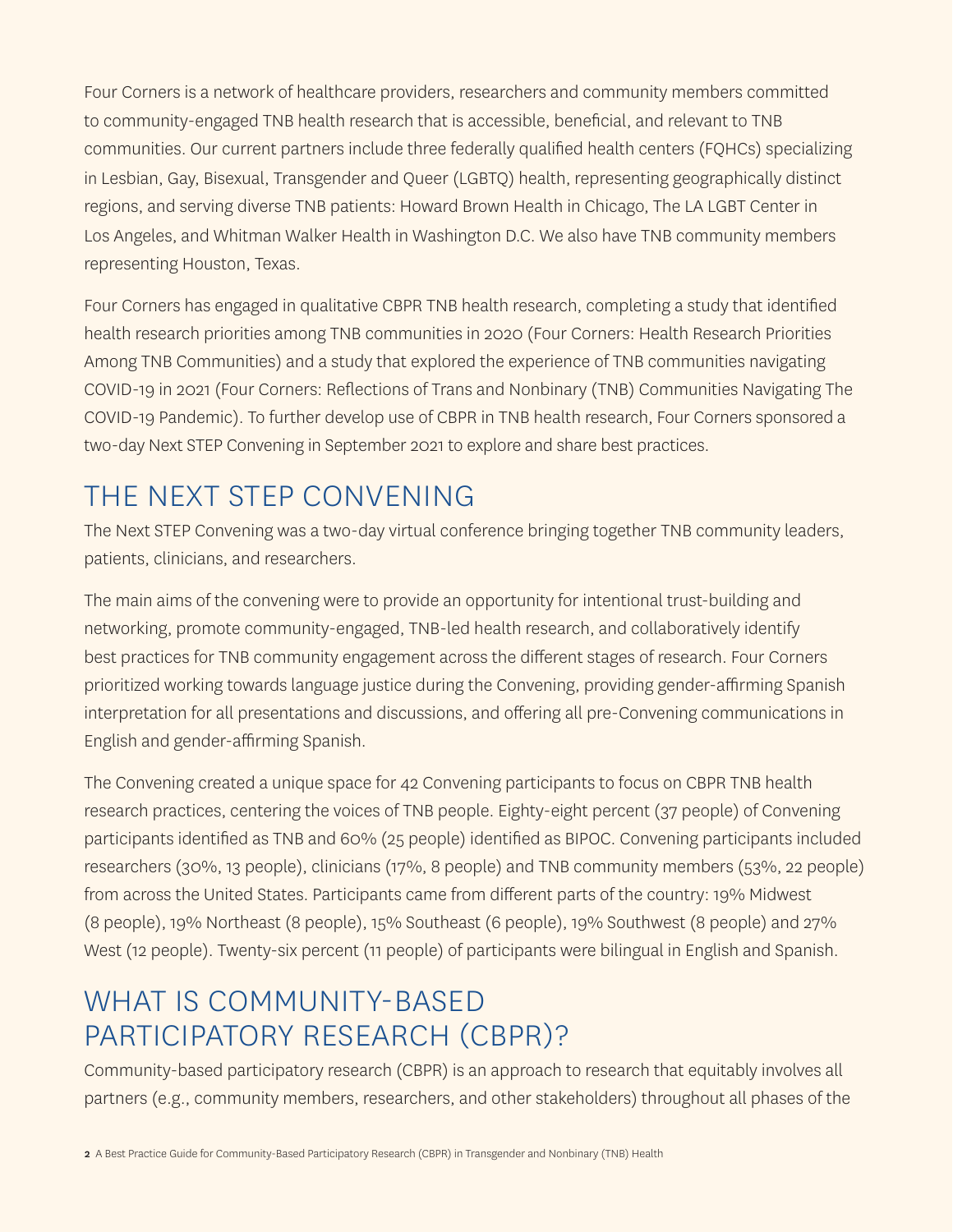research process. In CBPR, every partner's expertise and experience are valued and shared as part of the research team, with all partners sharing in decision making and ownership of the research process and results (Israel et al., 1998).

CBPR recognizes the existing strengths and resources of community members, fosters co-learning and capacity-building, and balances research with action (Israel et al., 2010). For example, CBPR supports community members learning more about research and researchers learning more about community needs, perspectives and engagement. CBPR leads to more community buy-in and support, and a greater willingness to participate in research in meaningful ways given the authentic collaboration of community members in planning and doing the research. CBPR facilitates rich, nuanced data and data interpretation as community members are actively involved in gathering and understanding the data. Ultimately, the CBPR partnership creates richer, more relevant research that directly benefits the community.

While CBPR is more often associated with qualitative research, it is just as applicable and powerful when integrated into quantitative and mixed methodology studies. While some research requires very strict standardized interaction with participants (i.e., clinical research testing new medications), CBPR can integrate community voice and lived experience into participant recruitment/engagement and research protocols while still working within required structure. The critical element is the inclusion of CBPR approaches before the research is launched.

### WHY IS CBPR IMPORTANT IN TNB HEALTH RESEARCH?

There has been a surge of research related to TNB health in recent years. However, significant gaps still exist in TNB health research quality, community-engagement in TNB health research, and institutional support for TNB people and TNB organizations as leaders of TNB health research efforts.

Due to the history of TNB oppression within medical and research systems, traditional research frameworks must be reconceptualized for true engagement of TNB communities. CBPR honors community members as experts and equal partners in all stages of the research process; this reflects a conceptual shift from research "on" communities to research "with" communities. CBPR is increasingly recognized as a best practice approach to address TNB communities' distrust of academic partners and institutions (Israel, et al., 2010) and the disproportionate health disparities experienced by TNB communities. As such, the principles of CBPR should be applied when working with TNB communities to conduct and disseminate meaningful and responsible TNB health research. TNB communities must be actively engaged in defining what health means to TNB people, identifying health priorities, and creating approaches that improve health together.

CBPR aims to disrupt power differences in a typical health research team, and deeply integrates the voices and influence of patients in research that will ultimately affect how health care is offered. CBPR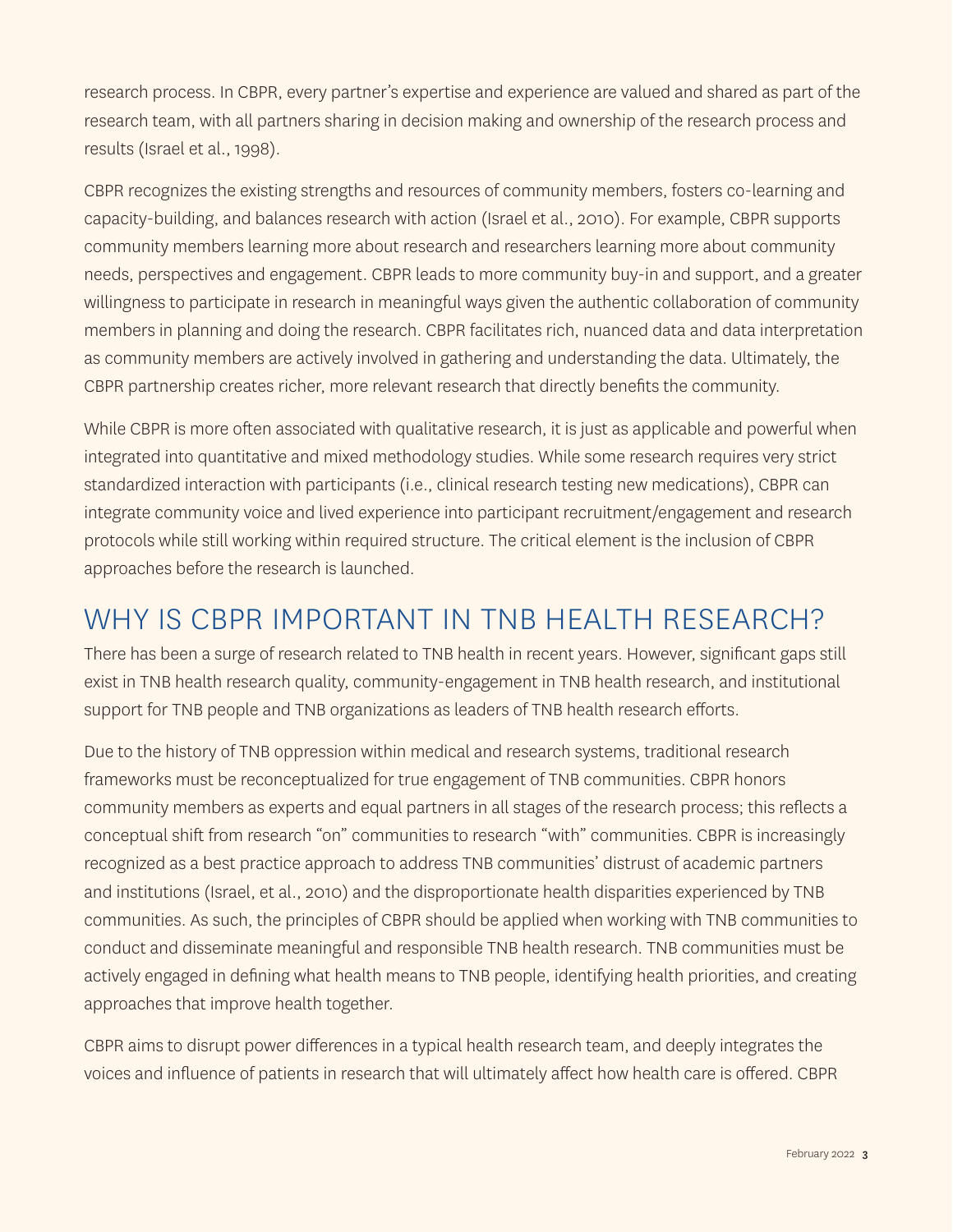makes TNB health research more democratic, ensuring TNB people have significant influence in the research process and that the voices of frequently silenced groups within TNB communities are heard, ultimately leading to more accessible, applicable, and comprehensive research.

To genuinely advance the scientific rigor of TNB health research, dedicated infrastructure, funding, capacity-building, and training for TNB people is critical. Too few TNB researchers are funded as Principal Investigators (PIs), with cisgender people in primary leadership or positions of power in much of the existing research. TNB people employed on research teams are often limited to roles in outreach or as periodic advisors. In addition, research participants are rarely engaged after data collection is completed to ensure findings are accurate and to inform the application of results. The intellectual and emotional contributions of TNB people have been historically undervalued, ignored, or exploited in these contexts. CBPR changes that.

### HOW WE DEVELOPED OUR BEST PRACTICE GUIDE

A team of Four Corners researchers, clinicians and TNB community members reviewed transcripts and recordings from the 2-day Next STEP Convening. The team was led by TNB community members of various lived experiences. The team met twice a week to create a data analysis plan, review summaries of discussions and presentations from the Convening, and identify themes throughout the transcripts. In addition, the guide integrates Four Corners' own experiences and lessons learned from previous TNB health CBPR.

After developing a preliminary framework, we invited Convening participants to join a Member Check-In meeting. The Member Check-In allowed the team to share our provisional findings and receive feedback from participants. This helped the data analysis team ensure that we had accurately heard and represented participants' voices. Of the 42 people who attended the Convening, 26 attended the Member Check-In. Participants described feeling heard and that their ideas and values had been well represented in the preliminary framework. The data analysis team discussed the findings from the Member Check-In and used them to revise and inform the next stage of our data analysis and guide generation.

The guide includes key themes that should be considered and addressed in TNB health CBPR, including: "Recognizing and Valuing Emotional Labor", "Working Towards Racial Justice", "Working Towards Language Justice", and "Funding and Compensation". We encourage readers to keep these themes in mind as they move into the second part of this guide which divides the research process into four main stages: 1) Setting the Foundation, 2) Planning the Research, 3) Doing the Research, and 4) Sharing Findings and Taking Action. Each key theme and research stage include a description of the theme or stage, a quote from one of our Convening participants, key questions to consider, and a bulleted list of best practice recommendations with concrete examples. We close our guide by sharing thoughts about "What's Next for TNB Health CBPR".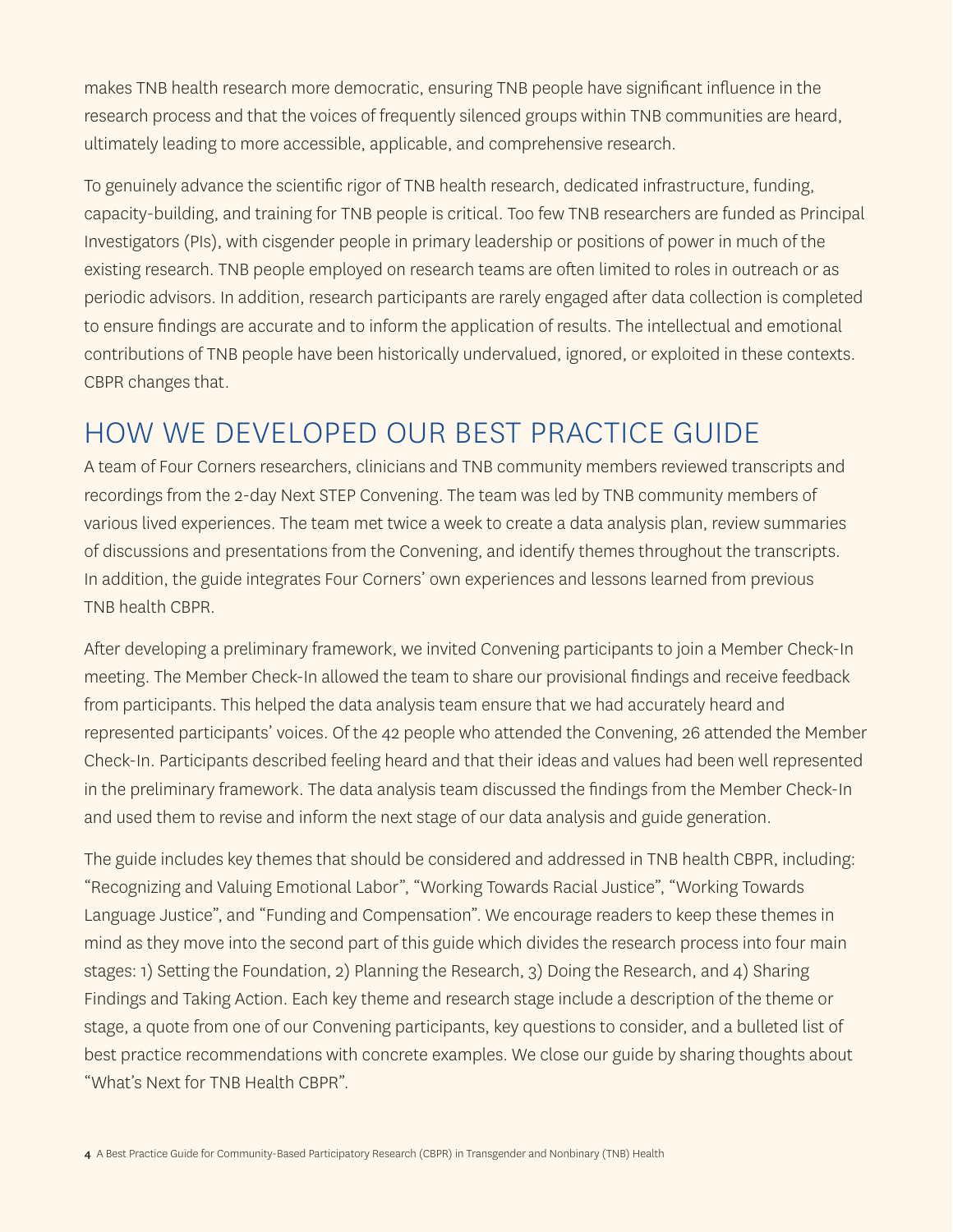# KEY THEMES

### RECOGNIZING AND VALUING EMOTIONAL LABOR

Being involved in TNB research as a TNB person can require intense emotional labor, whether someone is a research participant, clinician, community stakeholder, or researcher. All TNB research requires emotional labor that is often ignored, unseen and undervalued. Examples of emotional labor include, but are not limited to, hearing stories of discrimination and harm, being misgendered, being outed without consent, having to educate others about respectful communication or affirmative care, justifying yourself and experiences, potentially re-living trauma, supporting TNB participants who have experienced harm, and interacting with nonaffirmative research systems. Acknowledging the role of emotional labor within research is an important first step. Implementing actionable ways to support TNB participants, clinicians, researchers, and community members is a second step that is vital to the well-being of TNB people and the overall success of a project.

Emotional labor must be considered in the role of TNB research participants, research team members and community stakeholders. Emotional labor should be proactively recognized, reduced and compensated during all stages of research. Some ways to reduce emotional labor include carefully reviewing a survey/interview instrument for possible triggering content and non-affirmative assumptions, ensuring fair compensation for participants, and having dissemination strategies that support meaningful and tangible change for TNB communities.

To reduce TNB people's emotional labor, cisgender colleages and researchers should carefully and repeatedly examine their understanding of gender, and how their own experiences of gender identity may limit their understanding of TNB people and TNB people's lived experience. Cisgender colleagues are encouraged to check their assumptions about TNB people and ask themselves, "Is this something I would ask a cisgender person?" and "Is this something I can find online?" It is critical that cisgender colleagues recognize that their words, action, and inaction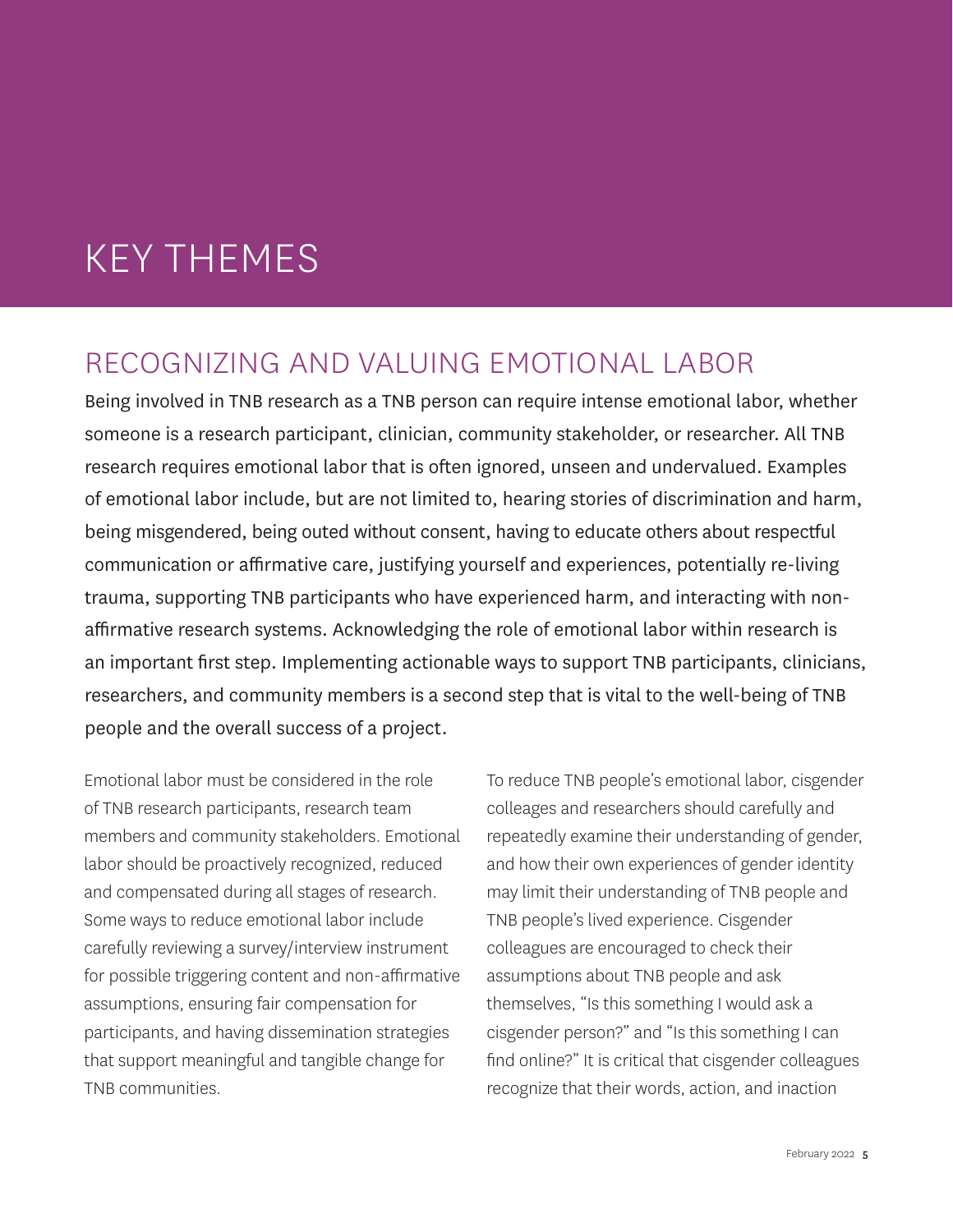"I feel like any research that is community-led requires emotional labor, right? Especially within our community and especially when folks are being asked to divulge… narratives that are personal to them. And I think that maybe that's potentially some of the barriers to people really being involved [in research] …You give so much of yourself, and then you see nothing from it, you get nothing back. So it's like you just told your whole life story and there was nothing given back to you in return."

have power. Cisgender team members are encouraged to recognize their own privilege and power and, in true partnership with TNB people, use that for the betterment of TNB communities and TNB health research. Cisgender colleauges can talk with TNB colleagues about ways the cisgender team members could interrupt harm and reduce the emotional labor TNB team members experience. For example, a cisgender team member could meet with an institutional

administrative office to raise serious concerns about dead names used in emails, HR systems and payroll.

Cisgender research team members are encouraged to receive regular continuing education about TNB identities and lived experiences, the construct of gender identity, health dispartities and gaps in care experienced by TNB people, and TNB affirmative healthcare.

#### QUESTIONS TO CONSIDER:

- 1) What resources does my organization have internally or externally to support TNB participants and TNB organizational partners with emotional labor related to participation in research?
- 2) How can emotional labor be more equally distributed among members of a research team so that everyone feels supported and capable of engaging in the project?
- 3) What are some ways research team members can sustain themselves, set and hold boundaries, and take needed breaks when pressure to produce is high? How can my team integrate these practices through each stage of research?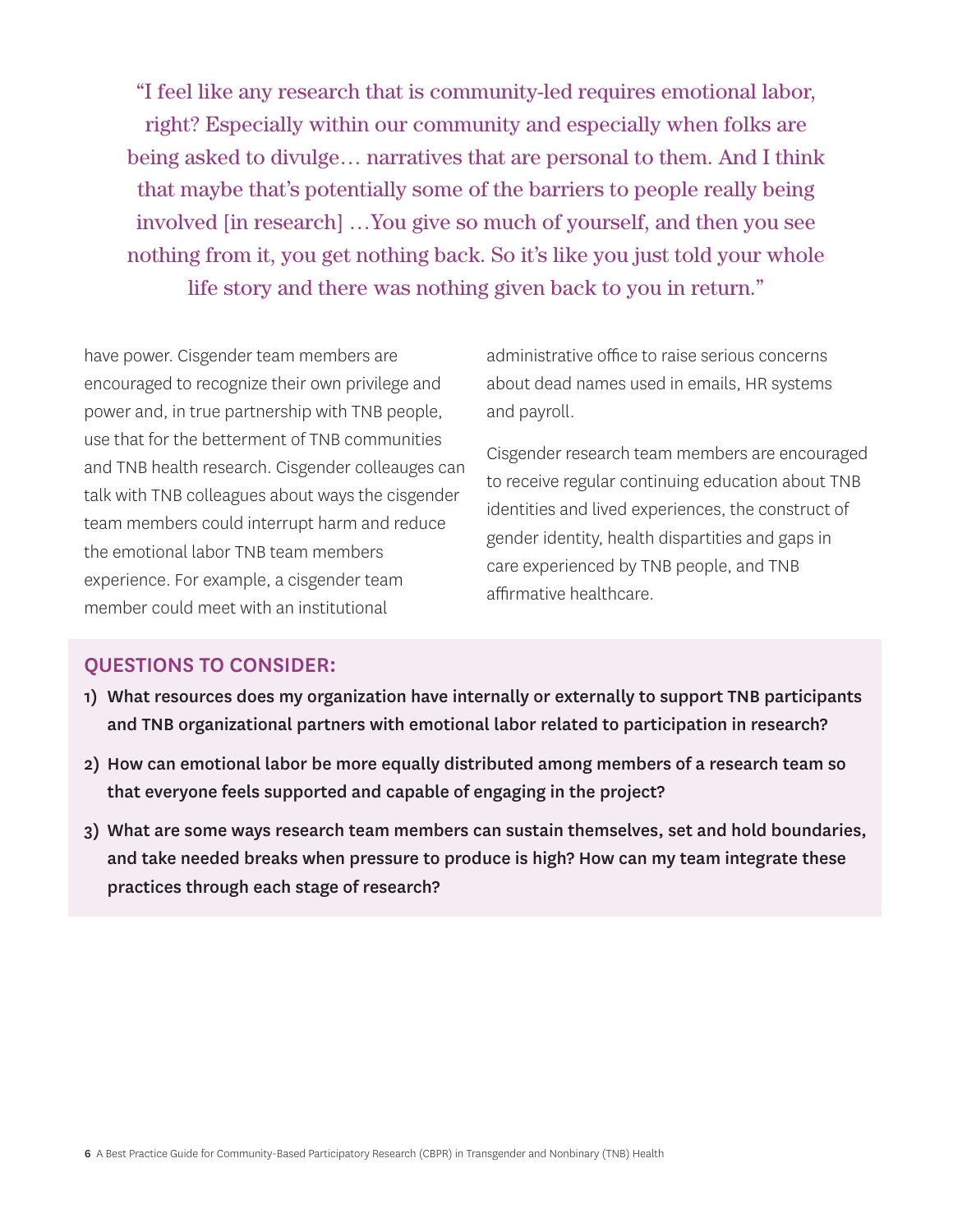#### RECOMMENDATIONS:

- Offer paid time to TNB research partners to process emotional labor and rest, while also embedding recovery time into the research structure. For example, avoid overloading a work week when there may be emotionally draining research activities (e.g., interviews, trauma questionnaires) and be mindful of something politically or socially intense that influences TNB lives (e.g., the death of a TNB community leader, a bathroom ordinance, a political action restricting TNB people from serving in the military).
- Ensure that TNB team members are not tokenized and are not treated as someone who should manage any issue connected to the TNB community. Systems can easily divert TNB patients, TNB community concerns, and communication with TNB-led organizations to TNB people, regardless of their roles and responsibilities. Actively advocate that all parts of your system develop internal expertise in these areas and protect TNB team members from being repeatedly asked to be the voice of gender diversity on committees, task forces and program development teams.
- Provide research participants with a range of identity options in demographic sections, including the opportunity to self-identify or write-in responses related to identity on all research materials.
- Build intentional support into an interviewer's questioning/listening process, such as prolonged pauses, sensitive wording, and traumainformed language.
- Consider having recovery/resting spaces for participants or having a support person available should a need arise. Recovery/resting spaces allow participants some private time to step away during a challenging focus group discussion or time to center themselves before returning to public spaces. Provide resources and opportunities for mental health and/or self-care before, during, and after any potentially emotional intervention (e.g., focus group, interview, sharing of a diagnosis). Examples include, but are not limited to: have a social worker, psychologist, and/or non-traditional practitioner available should a participant need immediate support, share recommendations for self-care, coping and boundary setting, offer a guided meditation before or after the encounter.
- Return research results to the community through accessible pathways (e.g. podcasts, social media, online forums) rather than only publishing in peer-reviewed journals or presenting at academic conferences that are inaccessible for many TNB people.
- Set aside funding to hire TNB BIPOC consultants to assist in the application of gender-affirming frameworks in the research process and in specific research tools.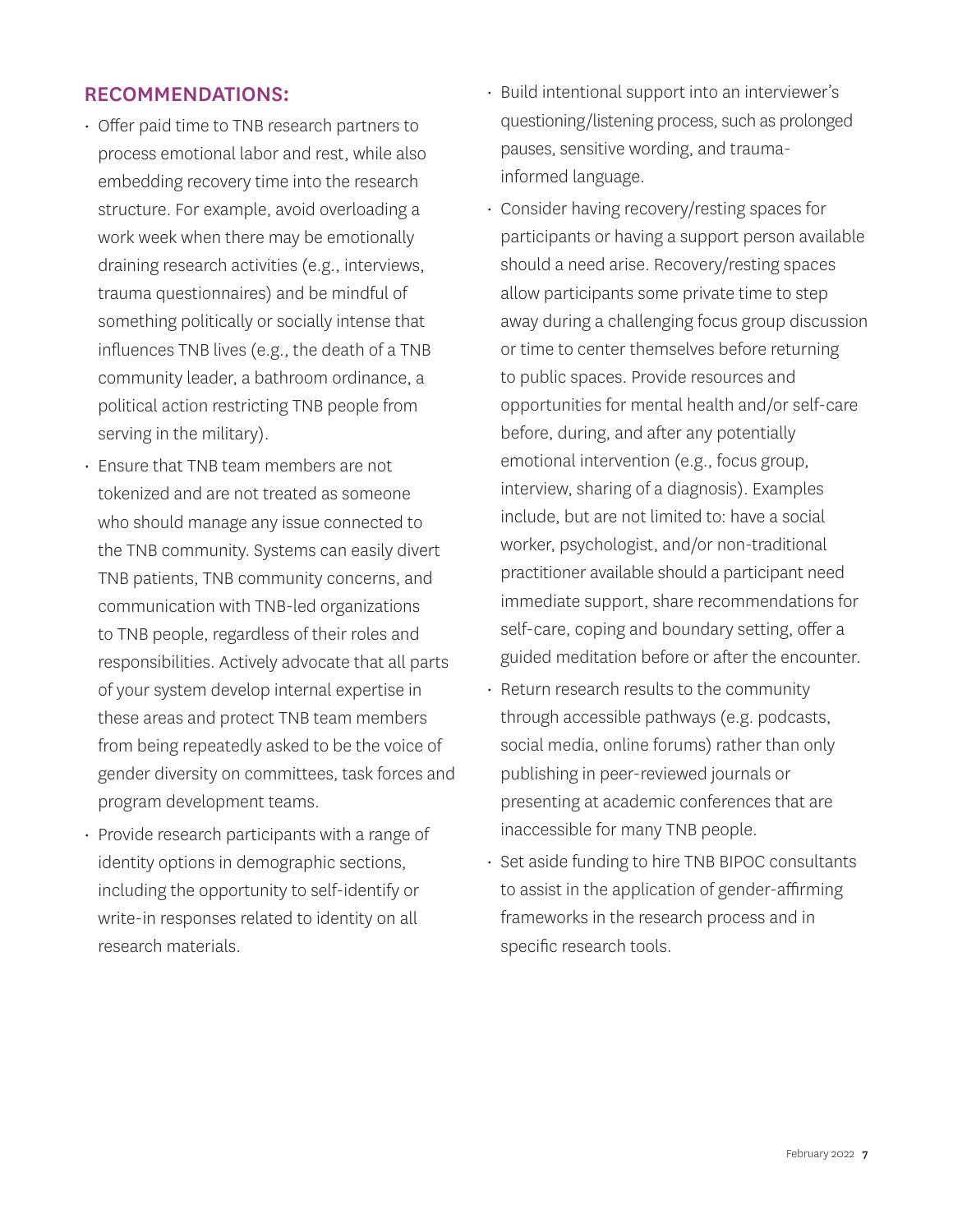## WORKING TOWARDS RACIAL JUSTICE

Racial justice in research is the intentional dismantling of systemic racism, colonialism, and white superiority/supremacy that is embedded in all stages and types of health research. Racism permeates all aspects of research as it influences who has the power to allocate funding, and consequently, who receives funding, who leads research, what issues are identified as research priorities, how research is designed, who is recruited as participants, how research questions are developed and contextualized, how data is interpreted, applied, and disseminated, and who benefits from the research.

TNB communities have made repeated calls for research teams that include, and are led by, TNB people, and, most importantly, TNB BIPOC. Whoever holds power on those teams greatly influences the quality of research and a TNB person's willingness to actively participate in research. To start, research teams must utilize their privilege to create meaningful space for stakeholders whose experiences are racially, culturally, and ethnically marginalized. Beyond creating space for engagement, white research partners need to address the historical underinvestment in TNB BIPOC communities, championing pathways for TNB BIPOC to thrive in research settings and maintaining a commitment to breaking down systemic barriers that prevent access. Furthermore, to maximize the agency and leadership of TNB BIPOC, white researchers need to relinquish control, while still supporting and being accountable to TNB BIPOC partners throughout the research process.

Having white, cisgender people leading TNB health research without deep power sharing and involvement with the TNB community is problematic, disenfranchizing, and will result in incomplete, inaccurate research. Likewise, having white TNB people leading research addressing the health of TNB BIPOC, without deep power sharing and involvement with TNB BIPOC, will also yield inferior research outcomes.

Working towards racial justice in research requires TNB BIPOC to hold power in research and funding institutions, and requires resources (financial resources, training, personnel, etc.). It also requires challenging white norms and values, and interrupting how those norms systematically influence research processes. Financial resources must be dedicated to invest in and empower TNB BIPOC communities to create, implement, and lead more affirming research that meaningfully engages and addresses TNB BIPOC needs.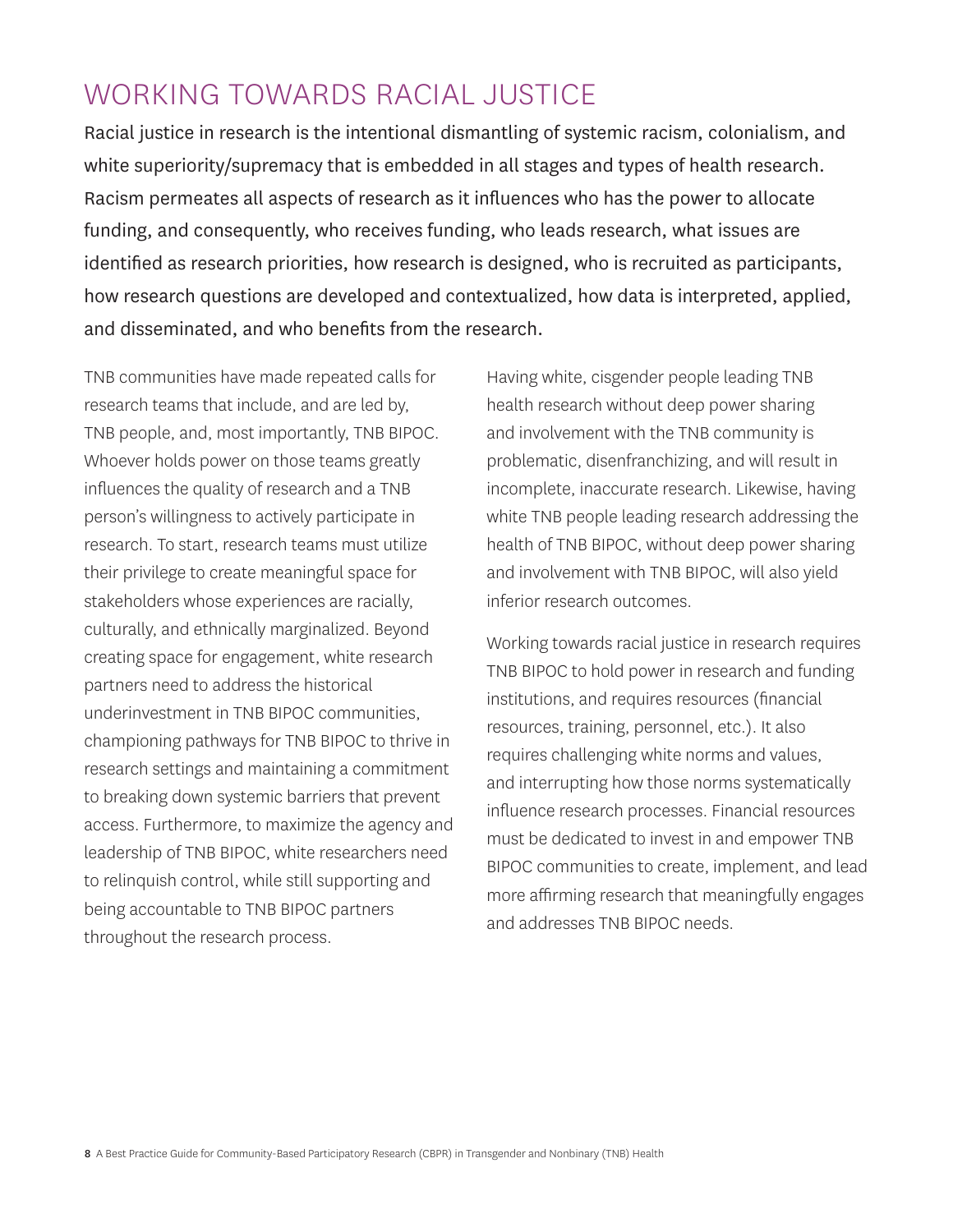"..if we can see trans leaders leading research...[it's] more likely we can trust them, specifically black trans leaders and researchers. I think

I'm more likely to participate and to believe their research...[with] cis[gender people], usually men doing this research, leading it, I'm less likely to participate or believe it or trust them with my…information."

#### QUESTIONS TO CONSIDER:

- 1. Who is leading the research and how does that influence how racism and white superiority/ supremacy are (or are not) talked about and embedded in the research process?
- 2. Is there an explicit commitment to racial justice in your research team and project? What resources are devoted to this work? How are you being accountable for racial justice within your partnerships?
- 3. How are you supporting and investing in TNB BIPOC research partners and staff?
- 4. How does the research team support TNB BIPOC who often experience microaggressions, racism, and other "isms" on the job and in their lives?
- 5. What are some ways to create research so that it is racially just and gender-affirming for TNB BIPOC communities?

#### RECOMMENDATIONS:

- Provide TNB BIPOC-led organizations with necessary resources (financial, structural, etc.) to lead projects that are centered on their desires, needs, and specifications for health research.
- Create TNB BIPOC-only spaces within your partnership or structure. These spaces can include discussion on the planning and implementation of each stage of research and/or provide space for TNB BIPOC to decompress that is separate from white staff or community members.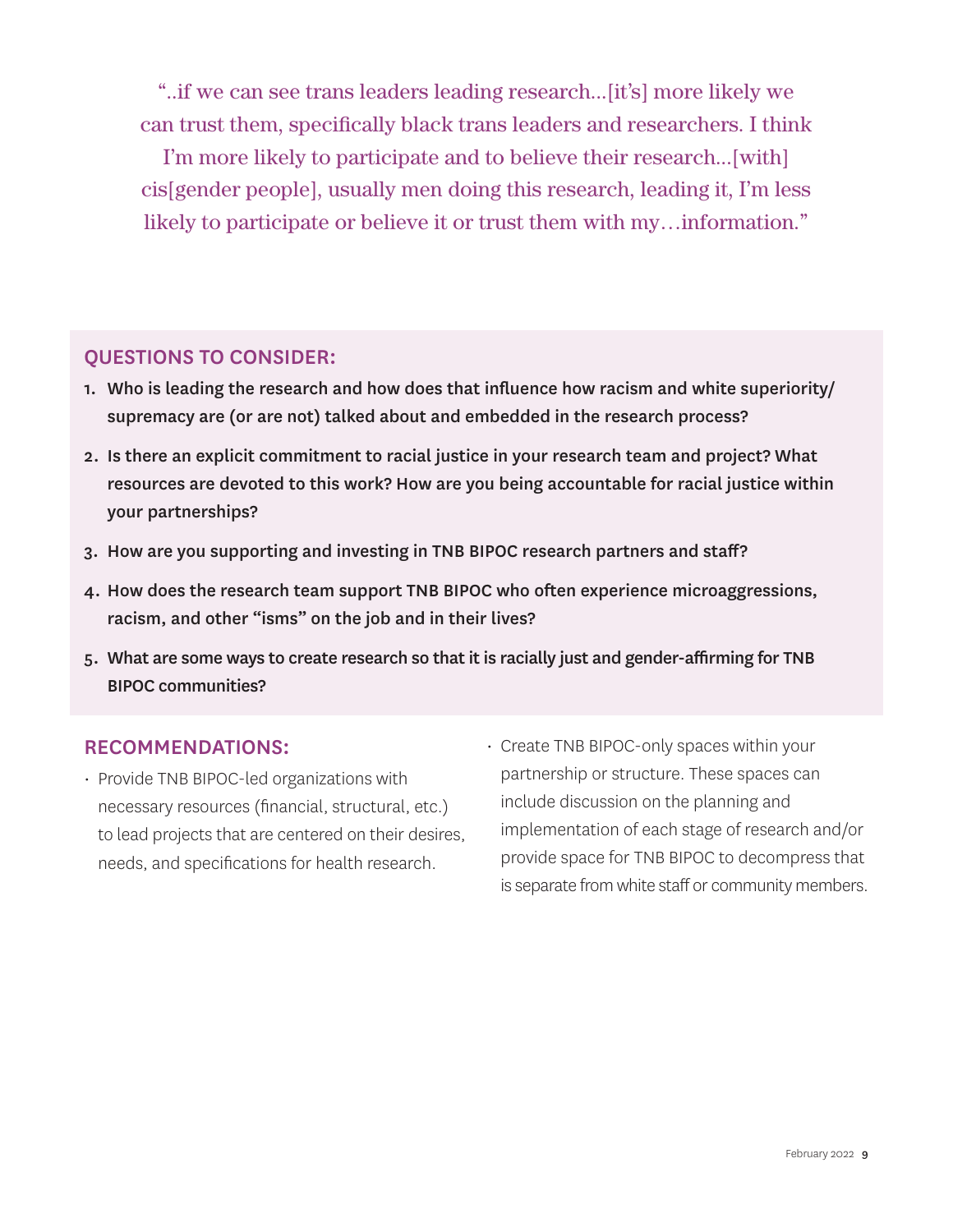- Invest in and support TNB BIPOC (e.g., create paid internships and/or mentorship programs, offer free professional training/skill-building workshops, etc.).
- Compensate TNB BIPOC fairly, and on time, taking into consideration how economic injustices also permeate research processes and the ability for TNB BIPOC to be involved in projects.
- Avoid binary approaches to research and care. Address the dearth of information surrounding TNB people and listen to TNB BIPOC communities whose gender identities fall outside of

traditionally white-centric understandings of gender (e.g. heteronormativity, gender norms, cisheteropatriarchy).

- It is important to recognize that hiring LGBQ BIPOC community team members is not a substitute for hiring TNB BIPOC people.
- White TNB and white cisgender researchers should strive to not perpetuate the hierarchy that is rooted in white supremacy. You must actively educate, reflect, and advocate for TNB BIPOC staff, participants and organizational partners.

## WORKING TOWARDS LANGUAGE JUSTICE

Language justice is the intentional creation and sustainment of multilingual spaces in which all languages are equally valued and supported. Language justice celebrates the diversity of communities and cultures, and affirms the rights of individuals and communities to be present, heard/seen, and valued as equal participants (CCHE, n.d.). It includes a commitment to shared power for all stakeholders through the creation of systems that help every person understand and be understood in the language they prefer.

In the United States, English is the language used in grant applications, research, and publication. When research includes other languages, the other languages are often considered supplemental and only included in a portion of the research to access a subsection of participants. Language justice challenges and resists assumptions to create equal access for all stakeholders' voices to be heard in their language (CIR, n.d.). This includes not only the languages used (e.g., Spanish, Arabic, American Sign Language (ASL)), but also the accessibility and respectfulness of language (i.e., jargon, reading level, culturally relevant phrasing and vocabulary, gender-affirmative language).

Language justice will only be as strong as the resources and support devoted to creating it (e.g., time, priority focus, and funding) (Antena Books, n.d.). For instance, time must be proactively allocated to think through workflows (e.g., identifying all points of potential communication between the research team and participants to ensure language is accessible throughout the research process). Time and funds must also be proactively allocated to include interpretation, translation of language, and translation review/ revision by community members. Quality simultaneous, gender-affirmative interpretation is a critical component of language justice. Increasing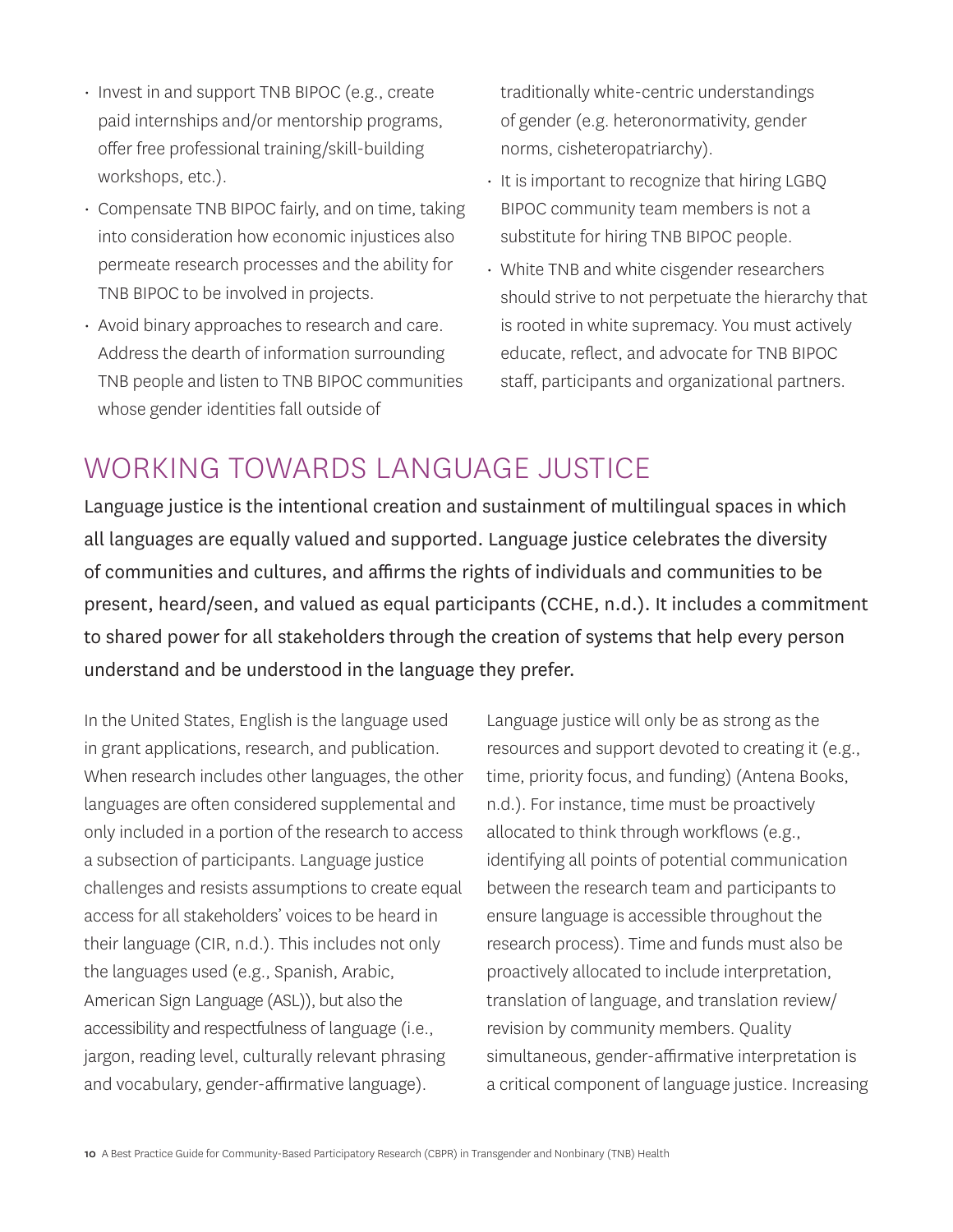"... it seems like working in not-for-profit organizations, certain languages get priority over other languages. And that's really doing a disservice for so many of our participants, our potential participants who can come in and contribute something beneficial to the conversation."

language access in research illuminates nuance and meanings that are vital to culturally astute and accurate data analysis and interpretation.

Efforts towards language justice must be an explicit priority that is interwoven throughout all stages of

planning, engagement, communications, and budgeting. Creation of multilingual and multicultural spaces opens communication and empowers research team members, community members, and organizational stakeholders to contribute to and inform research as equal partners.

### QUESTIONS TO CONSIDER:

- 1) What resources (e.g,. budget, time, training, personnel) and support will be devoted to creating multilingual spaces where everyone's voice can be heard?
- 2) How will the research team systematically and repeatedly audit its research protocol, data analysis, and dissemination plans to deepen language justice, and to interrupt implicit bias and privileged assumptions?

#### RECOMMENDATIONS:

- Recruit and compensate a multiracial, multilingual, gender diverse research team, including research support staff, research assistants, research managers, co-investigators, and principal investigators. Be inclusive of all languages, not limited to English and Spanish.
- Reduce the use of jargon and standard research phrases that may be inaccessible to participants. Assess the reading level of all materials to ensure written and spoken language is accessible to participants from a wide range of educational and cultural backgrounds.
- Intentionally examine every step of the research to anticipate interpretation and translation needs. For example, all communication with a person who has selected Spanish as their language of communication will need to be in Spanish. This includes participant recruitment information, consenting materials, email and phone contact (planned and spontaneous), wayfinding signs (i.e., directions to meeting rooms), information on web sites or links, and resource or referral materials.
- Locate and compensate TNB-affirming language justice organizations that provide interpretation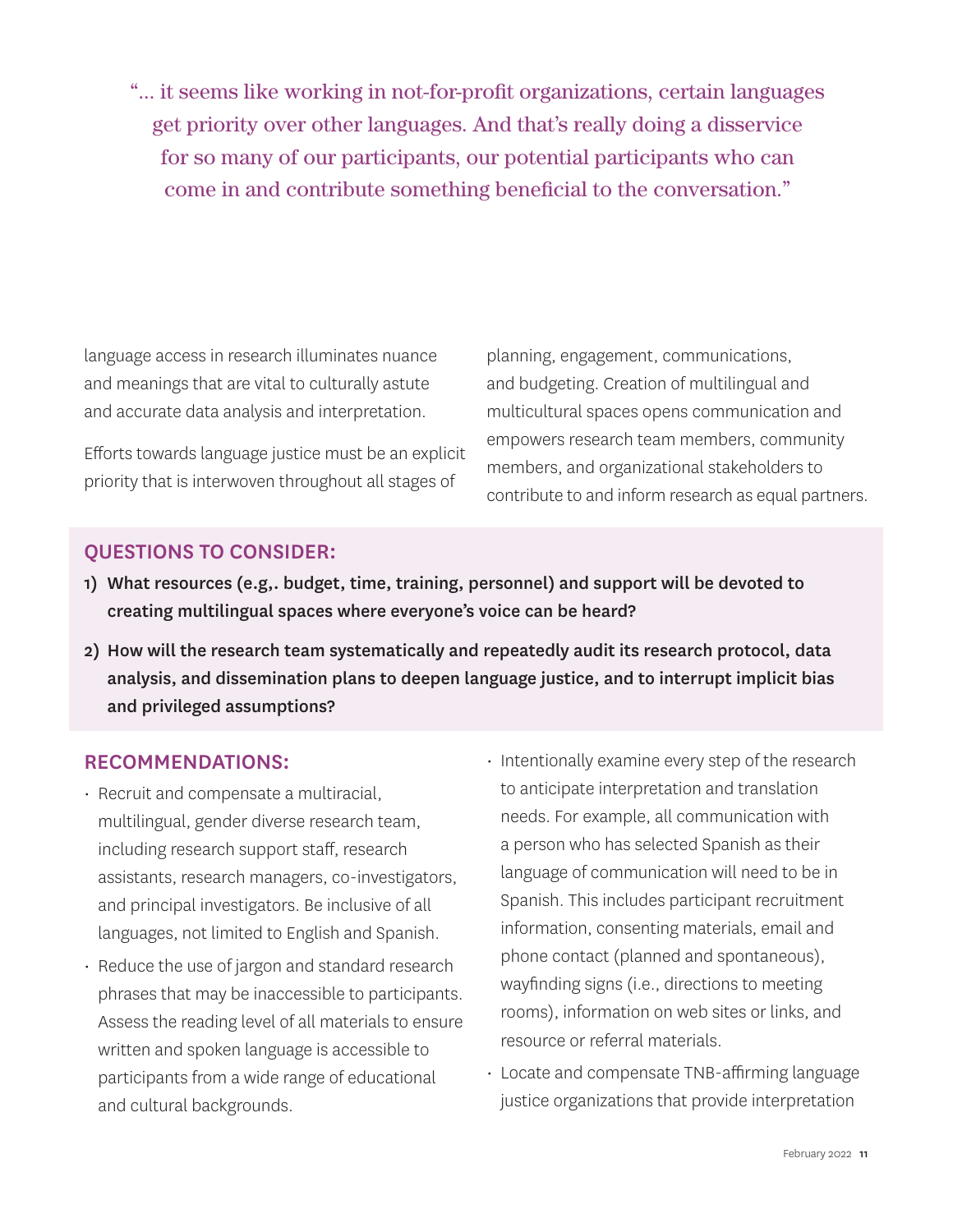and translation services, and are adept at working with TNB people and using genderaffirmative language. Language justice organizations can often provide training and consultation/guidance on the best ways to make your research as accessible as possible.

• While you can use a standard translation service to produce an initial draft of a document, any translation must be reviewed/revised by TNB

people who are familiar with the genderaffirmative use of that language.

• Investigate simultaneous interpretation limitations in virtual platforms before you finalize your research methods and the platform you plan to use. For example, Zoom has a simultaneous interpretation feature that can be enabled in the main room, but this feature is not available in breakout rooms.

## FUNDING & COMPENSATION

Funding is a critical resource for research to exist and thrive. Funding can come from many different sources (e.g., government, public, private); however, all sources offer funding structured around their own priorities and agendas with specific rules and regulations that must be followed with any funding that is awarded. Such rules and regulations have typically been built around traditional research processes that were not built for deep integration of communities throughout the research process. It can be challenging to find funders that value (and will pay for) TNB health CBPR and support the unique ways CBPR needs to use funding.

Most governmental, public, and foundation funding for TNB health research funds research within large and well-resourced institutions, such as universities or hospitals. Although this is gradually changing, a good portion of TNB healthrelated research is currently conceived of and led by cisgender people. Few TNB researchers have gained access to leadership positions on large research grants. TNB-led community organizations can lack the kinds of research grant development and logistical support needed to compete for funds. Historically, funding tends to focus on the funder's interests as opposed to the interests or priorities of TNB communities and researchers. Often, the money available does not match the need because there is not enough research that

proves there is a need. Collaboration between TNB community-based organizations and large research institutions is critically needed. Possible funding sources for TNB Health CBPR include, but are not limited to, the Robert Wood Johnson Foundation, Patient Centered Outcome Research Institute (PCORI), National Institute of Health (NIH), private donors, foundation grants, local public health departments, seed grants for capacity building and partnership development, and mini-grants from community organizations.

Stable funding is a community health research priority; pursuing grant funding that does not focus on TNB community research priorities can exhaust research teams and dilute research focus, diverting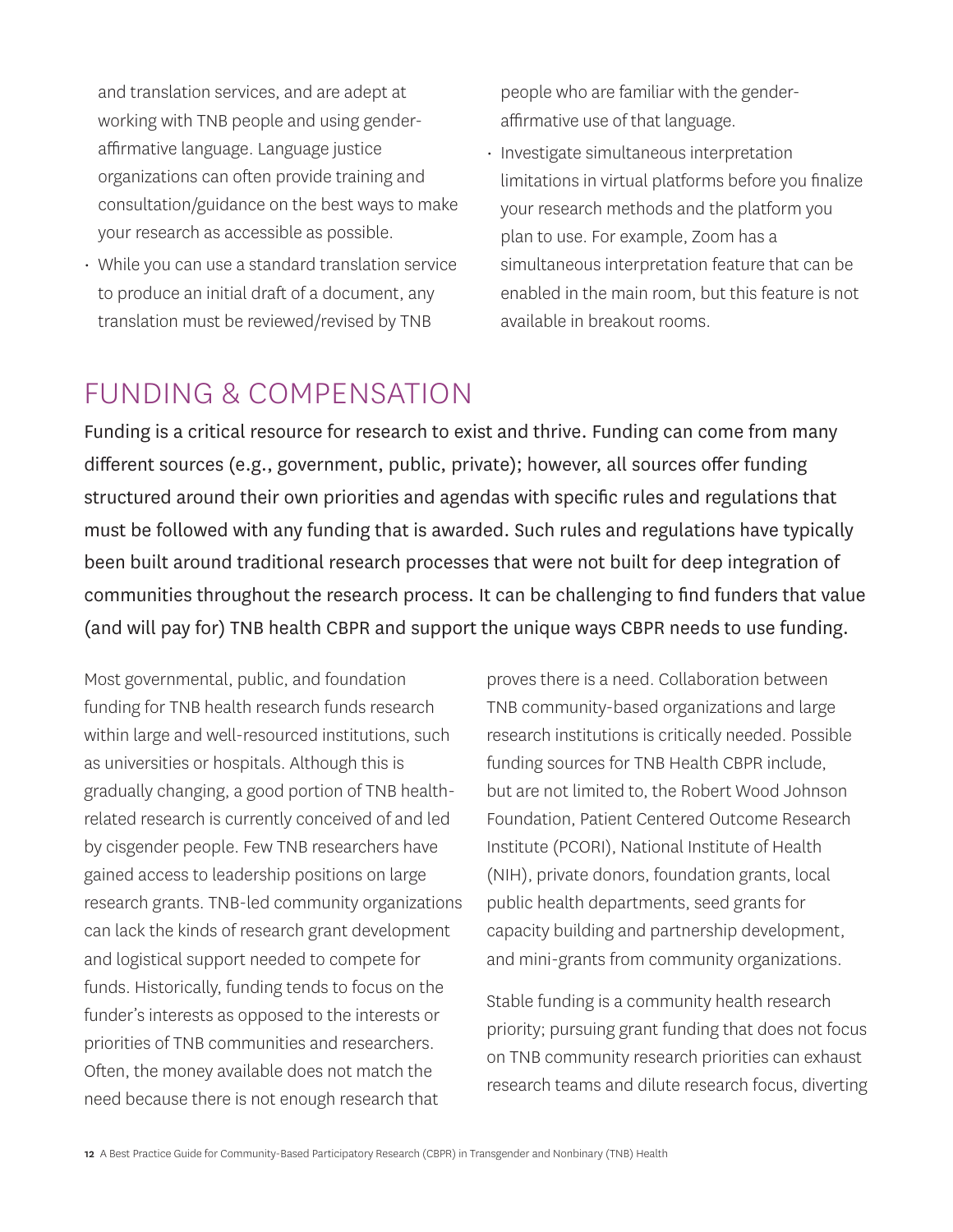### "I do think it's a very fine line to walk between explaining the limitations and kind of excusing systemic injustice."

research activity and discovery. It can be very difficult to obtain funding that sustains already existing research initiatives or that provides resources for capacity building of CBPR teams. Additionally, all too often, funding is identified and a research project is built around it rather than identifying a research priority and then finding aligned funding.

CBPR requires expansive and creative thinking, exploring nontraditional uses of research funding and the use of funding to strengthen TNB community infrastructure. Some examples include: devoting funding and project time to shared learning about research methodologies and TNB community priorities, and supporting specific community needs through compensation or contribution to TNB community organizations. Building community-identified resources into a budget can be important for relationship development, and for dissemination and action. This could include buying computers for a community space that potential participants can use to complete online surveys, or budgeting a part-time "movement consultant' position to link research results to local organizing initiatives that strengthen and support the TNB community. In addition, the pandemic has highlighted the

importance of equitable access to technology to connect with others, such as smartphones with WiFi capacity, computers, tablets, and laptops. Researchers should consider ways to create funding to support TNB community members who may not have access to technology. If traditional funding sources will not support such creative (and effective) initiatives, consider seeking supplemental, less controlled funding to fill in those gaps.

A common challenge in research is balancing fair compensation with protection from coercion. IRBs and research ethics exist to protect low-income research participants from potential exploitation. Financial limits are placed on compensation to avoid exploitation of participants and to ensure that researchers cannot use their economic power to get participants to do things they would not otherwise volunteer to do. However, TNB people often perceive minimal compensation to be disrespectful and predatory. Paying people small amounts to participate in research (also called token compensation) is experienced as devaluing TNB people's labor and extracting their lived experiences and ideas for others' institutional gain, profit, and advancement. This is heightened when research is initiated and developed by cisgender people and/or when participants do not see a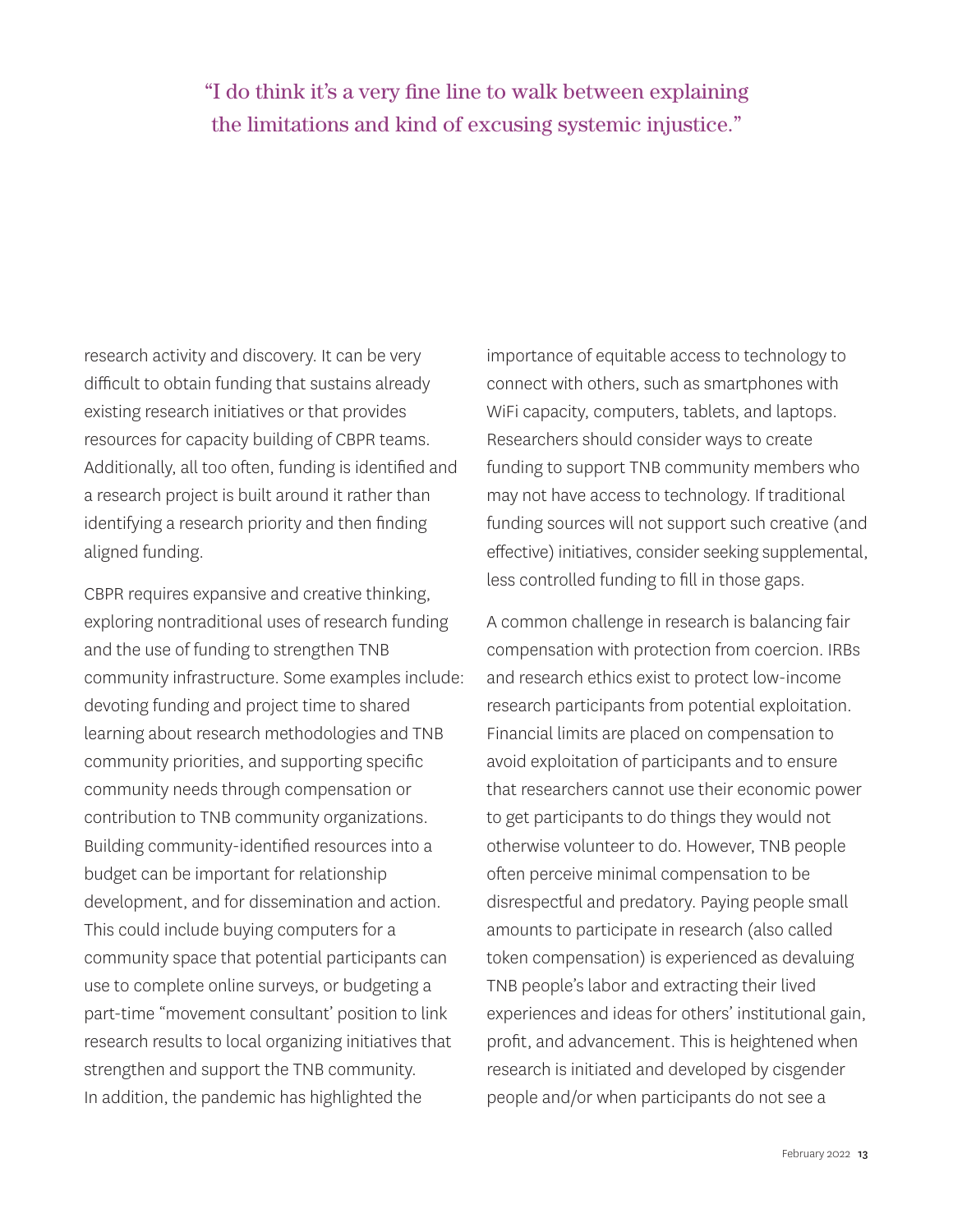connection between the research and efforts to improve conditions for TNB people. CBPR approaches can help strengthen ethical safeguards. Research teams can carefully consider what research participants are being asked to do or share, and ensure that the study outcomes have value to TNB participants beyond individual compensation. At the same time, research teams can also determine what will constitute meaningful compensation by gathering information ahead of

time from prospective participants and TNB partner organizations, and considering other equity factors. Research teams may need to advocate with their IRB for higher compensation levels. As part of the research study design, research teams can explore the role of compensation in participants' overall motivations to participate.

Money is power. CBPR research projects should authentically share that power with TNB communities.

### QUESTIONS TO CONSIDER:

- 1) How can you creatively consider non-traditional uses of funding to deepen CBPR?
- 2) What are innovative, TNB community-endorsed ways to fund relationship development and capacity building to prepare for future research collaboration?
- 3) How can researchers and funders create new funding structures and/or expand existing structures to support a CBPR research model?
- 4) What proactive advocacy can expand funding and improve resources for TNB community-led research? How can that be systematically integrated into our systems?

#### RECOMMENDATIONS:

- Involve TNB community members and TNB organizational partners in the budgeting process during the application phase and all other budgeting cycles.
- Policy advocates are encouraged to include TNB community members and representatives of TNB community organizations in outreach to large funders to share TNB community research priorities and encourage a funding focus in those areas.
- When applying for grant funding, submit a proposed budget that includes fair

compensation for TNB community engagement partners and stakeholder organizations at levels that were agreed upon in advance with those partners and organizations.

- Apply for funding outside of sexual/gender minority (SGM) and HIV funding streams; instead explore funding in different healthrelated areas (i.e., chronic illnesses, age groups). For example, research on hormone therapy and cardiovascular risk could be funded by the American Heart Association.
- FQHCs should have a designated person that searches for TNB health research funding.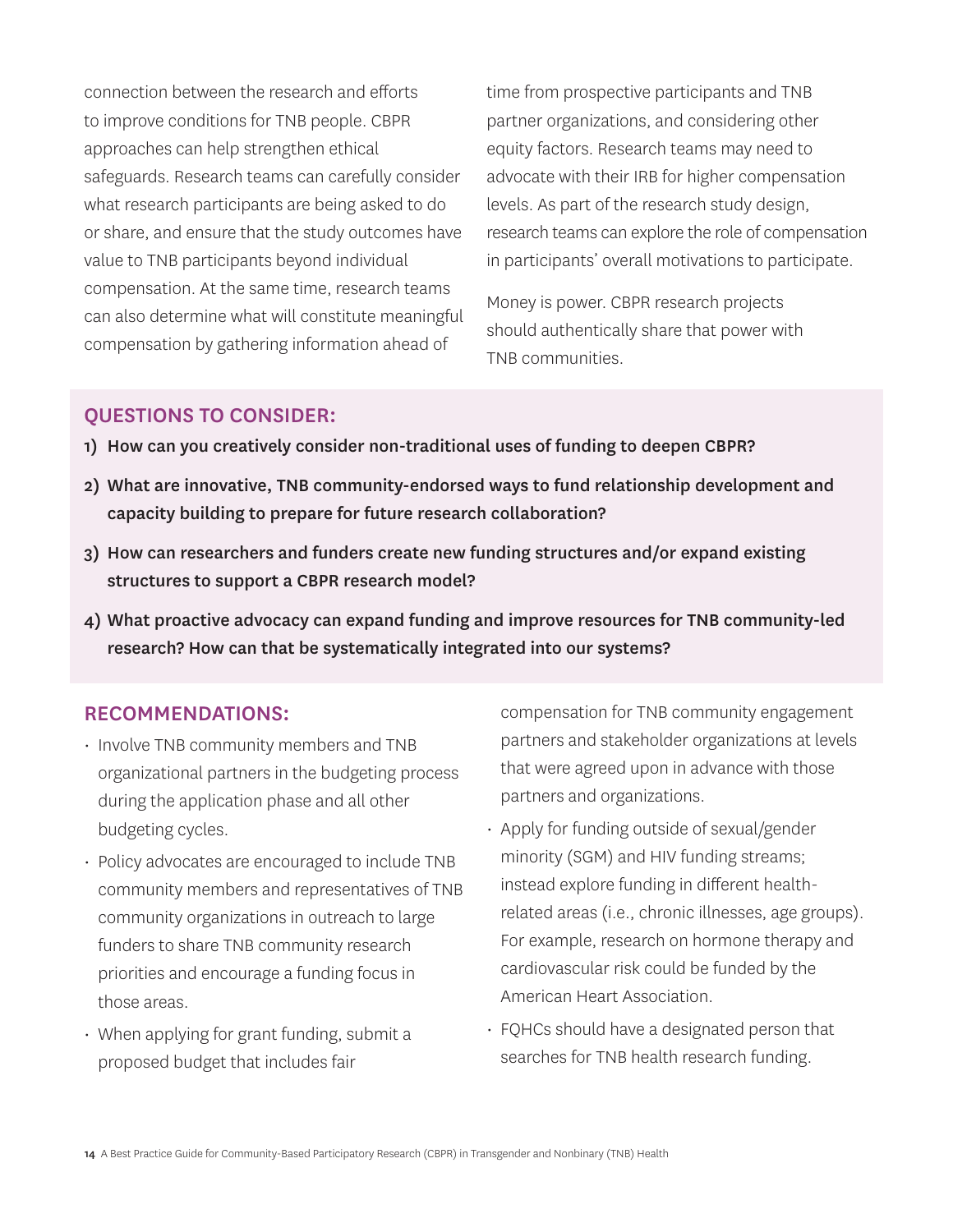- Champion smaller TNB community-based organizations and leverage funding to help those organizations do groundbreaking work.
- Develop an advocacy/policy watchdog system to identify public comment periods and mobilize all partners to make comments telling large funders that they need to prioritize TNB and CBPR funding.

#### RECOMMENDATIONS FOR FUNDERS:

- Allow flexible time at the beginning of a grant period for the research team to hold community capacity-building events and activities.
- Have TNB people serve as grant reviewers on applications that specifically focus on TNB participants, as well as on grant applications that may include TNB participants. Both types of research will benefit from such review feedback.
- Offer greater flexibility on food expenses for participants, permitting research teams to purchase healthier, more substantial options.
- Fund capacity-building efforts. Offer specialized grants that research teams can use to build meaningful relationships with TNB community members and TNB organizational partners so relationships are developed before the team needs to submit a proposal for funding.

#### RECOMMENDATIONS ON PARTICIPANT COMPENSATION

• Research participant payments methods and incentive structures need to be accessible and most convenient for participants. They should include different options such as cash, bill subsidies (i.e., funds paid directly to the gas/ electric or phone service company), reloadable debit cards, Venmo, PayPal, etc. This will likely require proactive and assertive advocacy with funders and with the finance department issuing/tracking the compensation. Make a compelling case for the value of the extra administrative burden/organizational cost that may be necessary to use the most communityinformed compensation processes. Electronic visa gift cards are not ideal; they expire quickly and are not easily used in many situations (i.e., rent, utilities).

- Carefully review the financial systems participants will have to interact with to access their compensation. Whenever possible, avoid payment systems that require participants to disclose social security numbers or cash a check written to a person's legal name. Understand the level and type of compensation that will require a participant to submit a W-9 form and when compensation levels will result in a 1099 tax form being issued by the finance department. Carefully consider how compensation structures will effect people who are undocumented, receiving public assistance, or are returning citizens. Include issues like this in the consent process so participants can make an informed decision about the added stress and potential impact a compensation structure might impose.
- Shared meals can increase engagement, support self-care, and signal respect and appreciation. When including food in participant gatherings or research team meetings, ask for food preferences and dietary restrictions in advance. If shared in-person meals are not possible, consider providing participants with gift cards to purchase food to share virtually.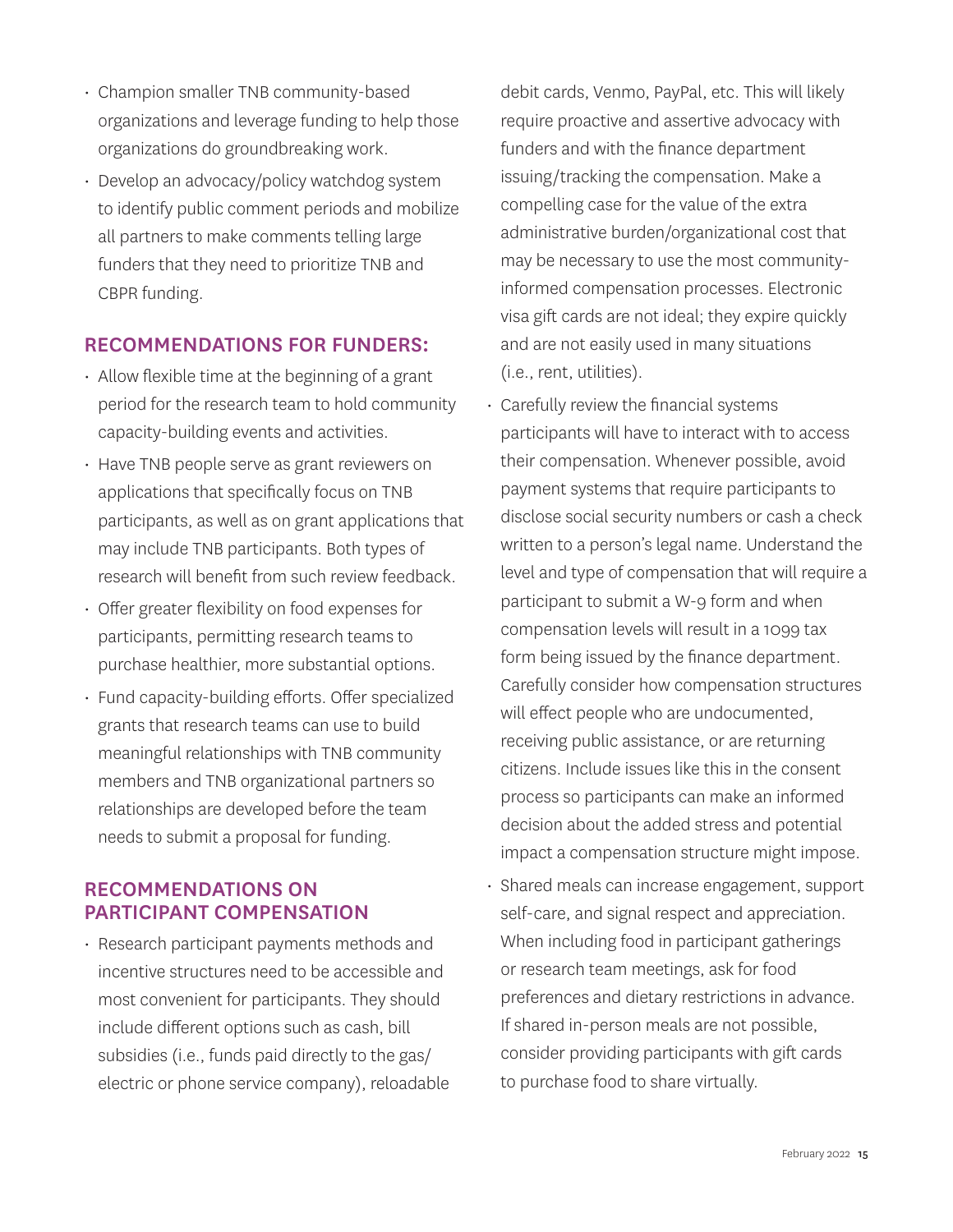## STAGES OF RESEARCH

### STAGE 1: SETTING THE FOUNDATION

Foundation setting is perhaps the most important and time-intensive stage in CBPR as it includes everything that needs to happen before designing a research study. One of the main components of foundation setting is identifying and building connections with community stakeholders to understand community priorities and mutual interests before formulating a research question. CBPR is built on equitable partnership between community members, researchers, and other potential stakeholders. Building a strong foundation for a collaborative and informed research process (including topic selection, development of research design, implementation, data collection, analysis, and dissemination) requires a significant amount of time, trust, intention, and capacity-building to generate meaningful engagement. Community members who do not have prior experience with research may need training on research and institutional procedures, while non-TNB researchers may need training to deepen their understanding of community research needs and priorities. Once a baseline of common knowledge is established, the team will still need time to collaboratively identify roles and processes that recognize and honor people's varying expertise and capacities. In addition, the team will need to consider what resources (e.g., money, time, space, and people) will be needed to successfully complete the research.

Important elements of this first stage of research include intentionality, power and privilege imbalances between researchers and community members, and systemic barriers in conducting TNB CBPR. Researchers must be mindful about forming a diverse research team and which stakeholders

are represented on the team, as this will impact every step of the research process. For example, if the research team is mostly cisgender and white, engagement by TNB BIPOC communities may be limited. Having a primarily white, cisgender research team can skew research priorities, how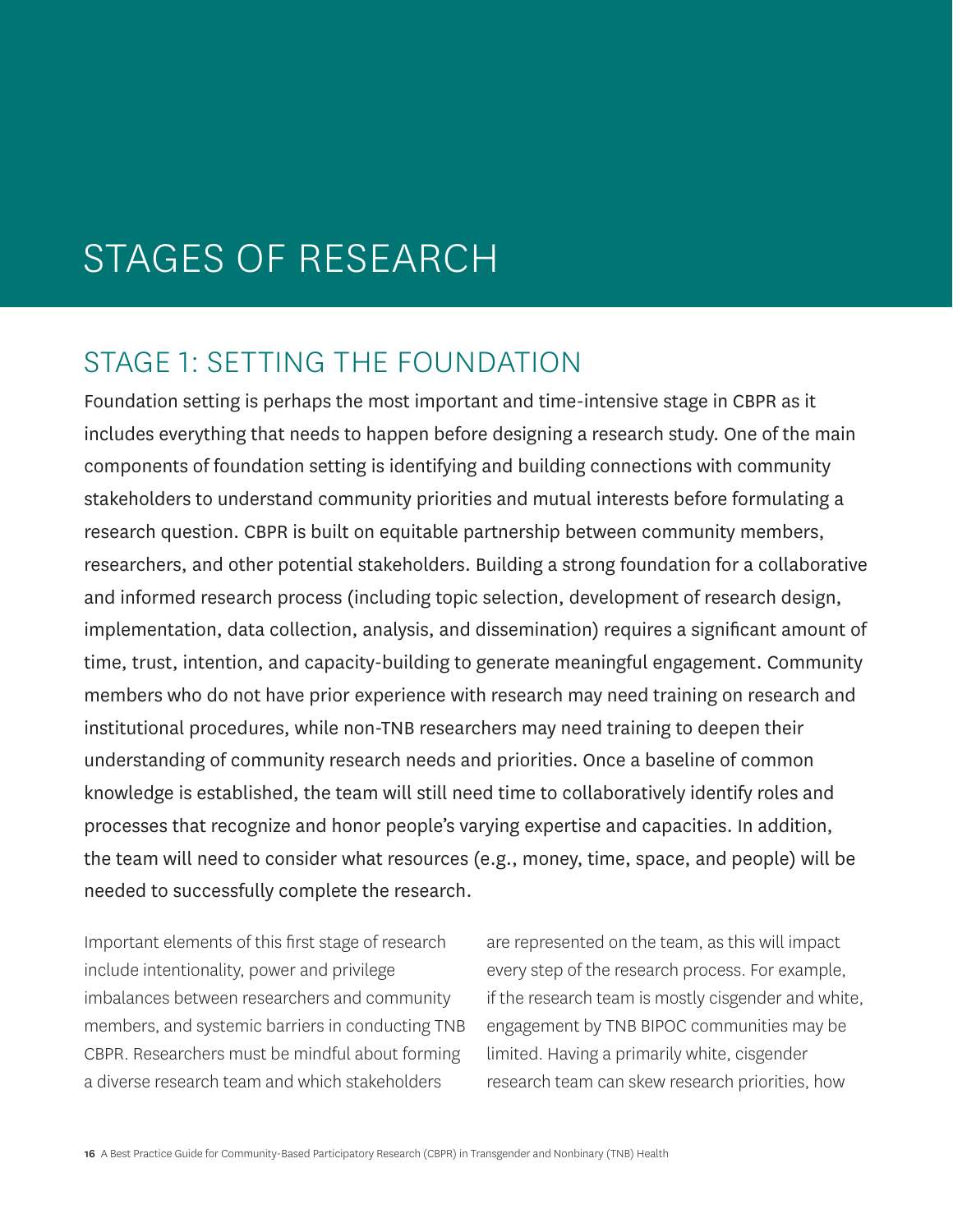"Doing community-based research is not a one-time event. It is about building a relationship. And I think that what happens is folks forget that… or actually, folks don't know that. Researchers think that what it is, is we go in and I see that you're a community member, and I got this money. And of course, you're trans or maybe you're poor or maybe you have all these things, so maybe you want to participate because I'm giving you money."

the team recruits, who participates, what the results are, and how the results are disseminated.

In addition to a diverse research team, it is critically important to have community voices throughout the research. As CBPR emphasizes an equitable partnership throughout all stages and elements of

research, a community advisory board of TNB community members who are merely updated on the research is not considered meaningful engagement. Researchers need to be intentional and actively create space for TNB community members to play a vital role in strategizing and implementing the research.

#### QUESTIONS TO CONSIDER:

- 1. What should TNB people and TNB-led organizations consider before they decide to be part of a research study on TNB health?
- 2. How do power and privilege impact this stage of research and research partnerships? How can that be interrupted?
- 3. What should cisgender people and cisgender-led research teams consider before they decide to be part of a research study on TNB health or partner with a TNB-led community group?
- 4. What types of stakeholders should be represented on the research team? How is your partnership unique?
- 5. What norms will be set to center team-based consensus building between researchers and other team members with less research experience?

#### RECOMMENDATIONS:

• Hire and train TNB community members with an interest in research. Provide research training to community members early and often. CIRTification ([https://ccts.uic.edu/tools/](https://ccts.uic.edu/tools/cirtification/)

[cirtification/\)](https://ccts.uic.edu/tools/cirtification/) is human research protection training developed specifically for community partners in research which can be used as a teaching tool and can be used to meet the traditional requirement of Collaborative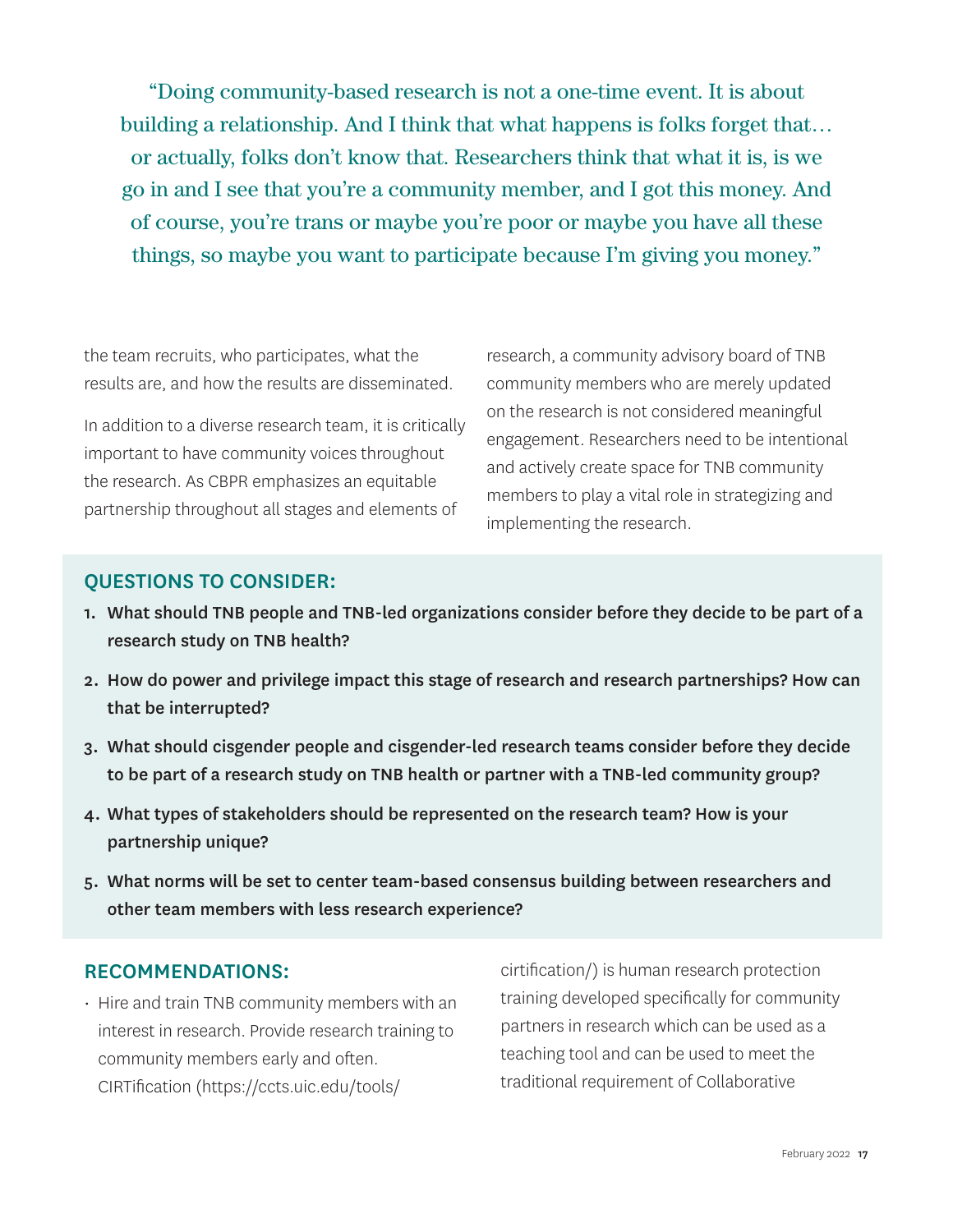Institutional Training Initiative (CITI) certification with IRB approval.

- Form meaningful connections with TNB communities by showing support outside the research project, such as financially supporting TNB community mutual aid, volunteering at local TNB events, collaborating with non-profit organizations that serve TNB communities, and attending pride events and protests to support TNB communities.
- Have exploratory conversations with TNB-led organizations in your area about their research interests, needs, and desires for intentional collaboration. Show your support and willingness to partner by paying TNB-led organizations to train the research team.
- Intentionally hire, train, and place TNB BIPOC researchers, consultants, and community members in leadership positions on the research team.
- Strip away unnecessary degree requirements in job descriptions and value lived experience/TNB community involvement during the hiring process.
- Continue to invest in TNB research team members after a project closes, providing opportunities for upward mobility. This demonstrates sustained partnership and true investment in TNB team members.
- Actively engage TNB community members and TNB partner organizations before writing grant proposals; this allows community members and partner organizations to be listed as investigators on the grant application.
- After forming your research team, collaboratively develop a structure for how the team will operate. For example, consider including information about communication (e.g., how will the team communicate and how often), decision-making processes, and systems of accountability.

## STAGE 2: PLANNING THE RESEARCH

The planning stage of research builds on the foundation set during stage 1 and requires continued trust-building and transparent communication between all team members. All team members must think deeply about research priorities expressed by TNB communities. These priorities are used to collaboratively develop research that is aligned with community interests and leads to data/outcomes that can be used to improve TNB lives. This includes selecting a specific research question that reflects a priority area expressed by TNB communities, identifying, reviewing, and thinking critically about existing research done in this area, selecting an appropriate design and methodology, and developing tools or interventions. This stage of research also includes creating a plan for participant engagement, developing a consenting process, deciding how data will be collected and analyzed/ interpreted, and considering how research results will be disseminated in accessible ways.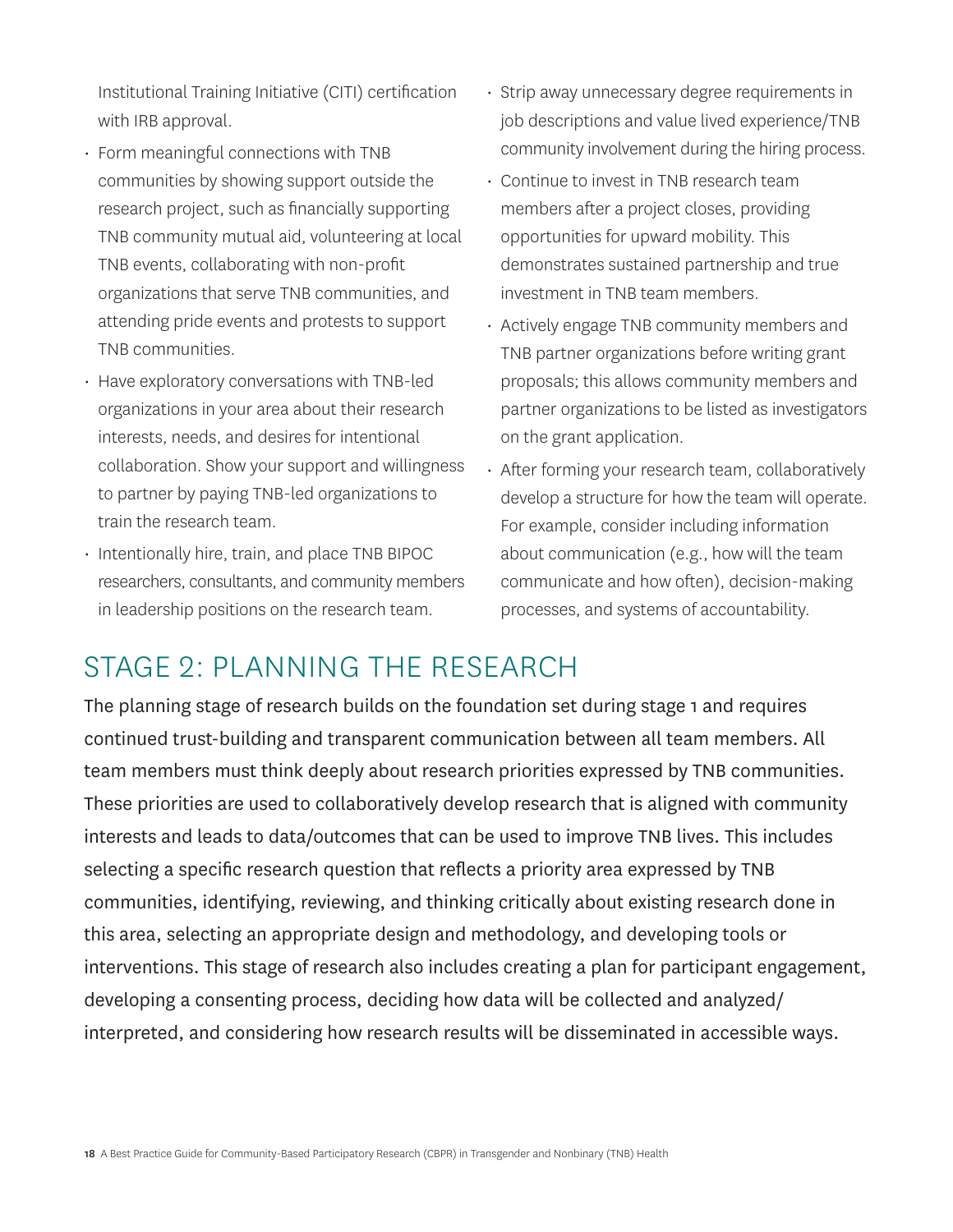"For me, something that is important is how and where the research opportunity is advertised. If you only disseminate amongst like minded people, then you only end up with like minded people, and you're not actually reaching a larger audience or a larger segment of the population to get their experiences, thoughts, opinions…"

To accomplish this, teams are encouraged to consider the existing strengths of TNB communities, as well as the make-up and unique strengths of members within the partnership. Teams should consider the types of research expertise (e.g., qualitative, quantitative) and representation (e.g., gender, race, language, ability, gender identity) present within the partnership to guide decisions about what data will be collected and from whom. Representation and equity in who plans and does the research is important for research quality. Cisgender team members and stakeholders need to recognize and constantly evaluate their own power and privilge, intentionally creating space that centers TNB voices and includes TNB communities as true partners in all aspects of the planning process.

Research teams should implement a plan for ongoing skill and knowledge sharing to support team members in developing new skills and knowledge to contribute to the research in meaningful ways. Train cisgender researchers in affirmative care practices, TNB lived experiences, and identities. Train TNB community members

with limited or no research experience in methodology and data analysis. This will enrich research design, produce more affirmative research practices, nuance data interpretation, and better contextualize findings.

Proactively strategize how to identify, manage, adapt, and/or avoid potential institutional barriers that might interrupt affirmative research practices (i.e., financial compensation systems that mandate use of legal name, registration paperwork with limited gender identity options, an IRB with less experienced reviewing research that includes TNB people, department timelines that do not allow for a Member Check-In). Plan for how research can include a community building component and how the TNB community can receive greater benefit than just individual compensation for participants. Intentional planning that blends the expertise of researchers and TNB stakeholders will lay the best groundwork for a meaningful and affirmative research study. It will also maximize intervention fidelity (rigorously following the intervention as developed) and the ability to follow standardized practices.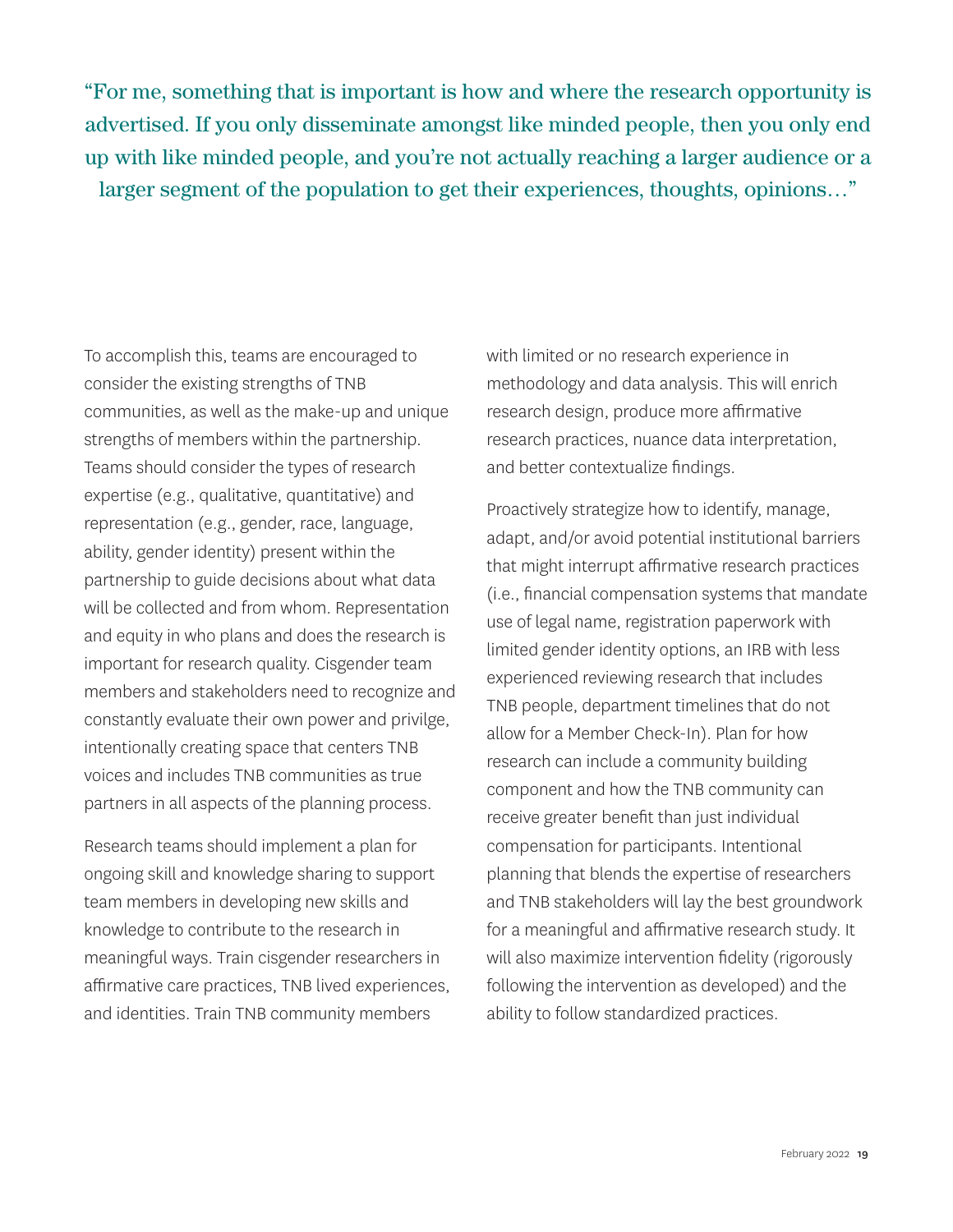#### QUESTIONS TO CONSIDER:

- 1. What structure can help everyone be involved in designing the study?
- 2. How do power and privilege (e.g., race, class, language, gender, gender identity) influence how the research is designed within the team?
- 3. How will you ensure that lived experience and research experience are equally valued when designing the study?
- 4. How will the research address gaps in existing knowledge or offer a unique approach?
- 5. How will the research be used to improve the lives of the TNB community participating in the research?
- 6. How will team members work collaboratively to develop a theoretical framework that puts research questions in the context of TNB lived experience?
- 7. How are you creating a participant recruitment and consent process that best meets the needs of TNB participants?

#### RECOMMENDATIONS:

- Create a planning process that actively engages all research team members and that centers TNB voices. This may include how meeting agendas are set, use of icebreakers or relationship building questions at the beginning of meetings, relationship building retreats before planning begins, or the use of some meeting time for shared work.
- Consider having a TNB majority during meetings and when making important decisions.
- Be transparent and communicate about the research process, including systemic or institutional requirements and potential obstacles. Help stakeholders and research team members understand budget and regulatory constraints. This will help everyone understand how best to make the project work within the constraints that exist.
- Allocate time to support regular, ongoing meetings with all partners for check-ins and

continued relationship building. In addition, create separate space for TNB team members and/or TNB stakeholders to meet. This offers important time for discussion and support in a TNB-only space. Concerns or suggestions that arise in that group can then be brought back to the larger team and partnership meetings.

• Support the different skills and capacities of team members by providing varying ways and multiple times for team members to contribute to the research planning, including brainstorming as a team, verbal feedback and written feedback. For example, when developing survey questions, consider hosting a couple of meetings for active brainstorming for team members who feel most comfortable generating new ideas in a group while also providing the opportunity to review drafted written materials for additional comments and revisions.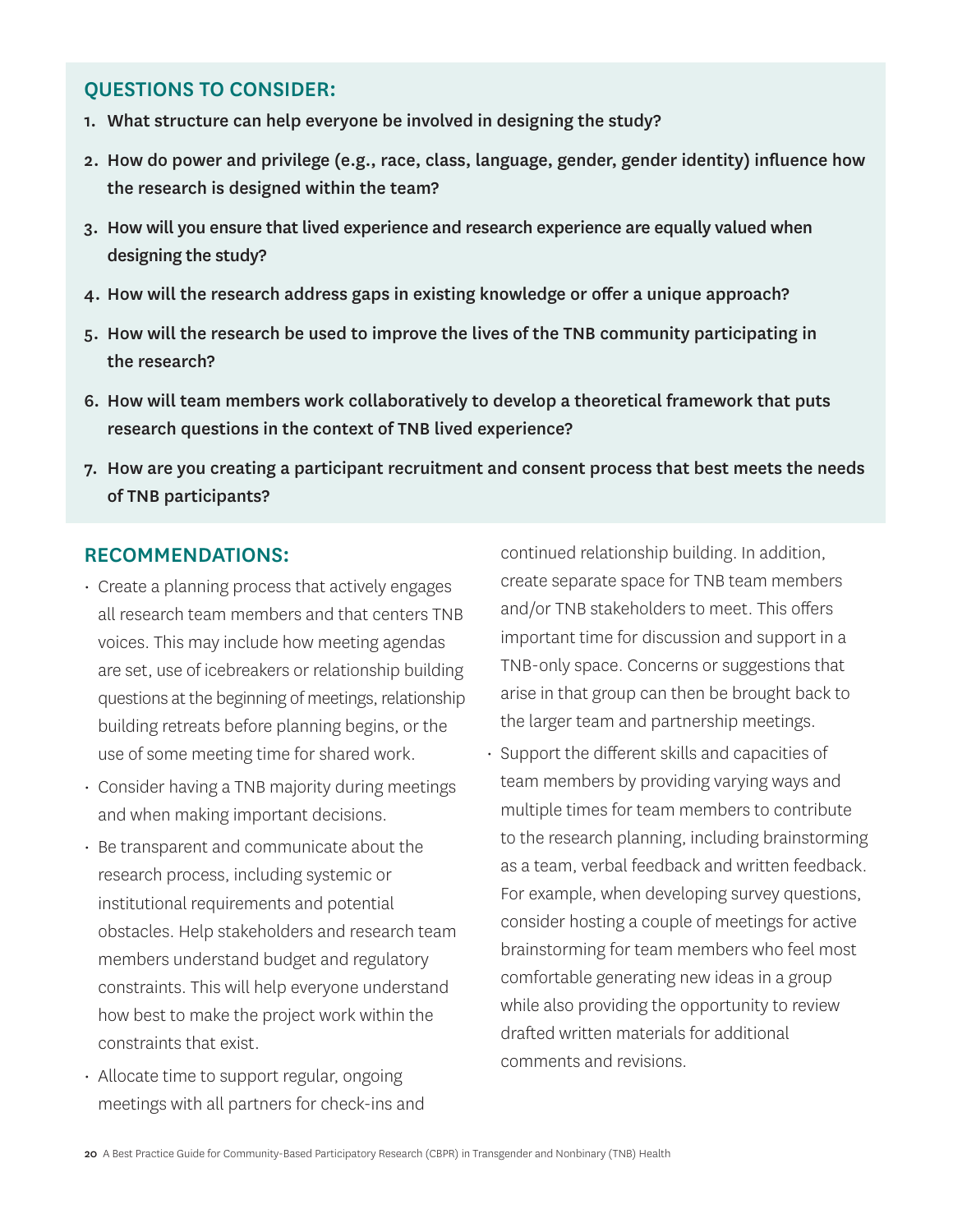## STAGE 3: DOING THE RESEARCH

This stage of research rests on the critical work that has been done during the foundation setting and planning stages. It includes participant recruitment, obtaining participant consent, engaging participants in the actual research, and collecting, analyzing and interpreting data.

After working closely with the research team, community members, and organizational stakeholders, the research plan can be submitted for review to an IRB. While excellent planning lays a great foundation, it is common for the research team to identify things that need to be revised or modified for participants' benefit or to improve the research after active recruitment and engagement has begun. For example, changes would need to be considered if some TNB participants find the consent form confusing or non-affirming, if participants are concerned about the way researchers plan to contact them to offer reminders about follow-up meetings, or if an unexpected potential harm is suspected. CBPR teams should proactively plan how they will consider such changes and how TNB community members and TNB stakeholder organizations are included in these discussions. Some types of research have extremely strict, mandated procedures when a potential issue is identified. However, whether quantitative, qualitative, or mixed methodology research, all research teams can proactively plan for the most affirmative, respectful, participant-informed way to address issues that arise and build that into the research plan they submit to the IRB for approval.

Participant recruitment and engagement are significantly improved by using a CBPR approach that actively includes TNB people in the planning and design. When conducting TNB health research, building trust and connection with participants is the foundation. Without that trust and connection, TNB participants will either ignore your recruitment efforts or participate with limited trust and skepticism. Listen carefully to feedback from TNB people to sculpt engagement and recruitment processes and materials. Gather and integrate feedback on how to adjust language, images, and recruitment pathways to most affirmatively communicate with potential participants. This will help participants have a positive experience with research from the beginning and will increase the number and type of TNB people who might choose to participate.

Be keenly aware of the burden it can place on TNB people when they use their personal networks and social media to share recruitment materials. By doing so, TNB people are vouching for the quality of the research and the respectfulness/ affirmation TNB people can expect if they chose to participate. This is a very serious responsibility for the research team and the team should be well prepared to meet that expectation.

Shared participation in data analysis and interpretation by TNB community members, TNB organizational members, and other stakeholders requires proactive, level-setting preparation before data analysis can begin. Level-setting preparation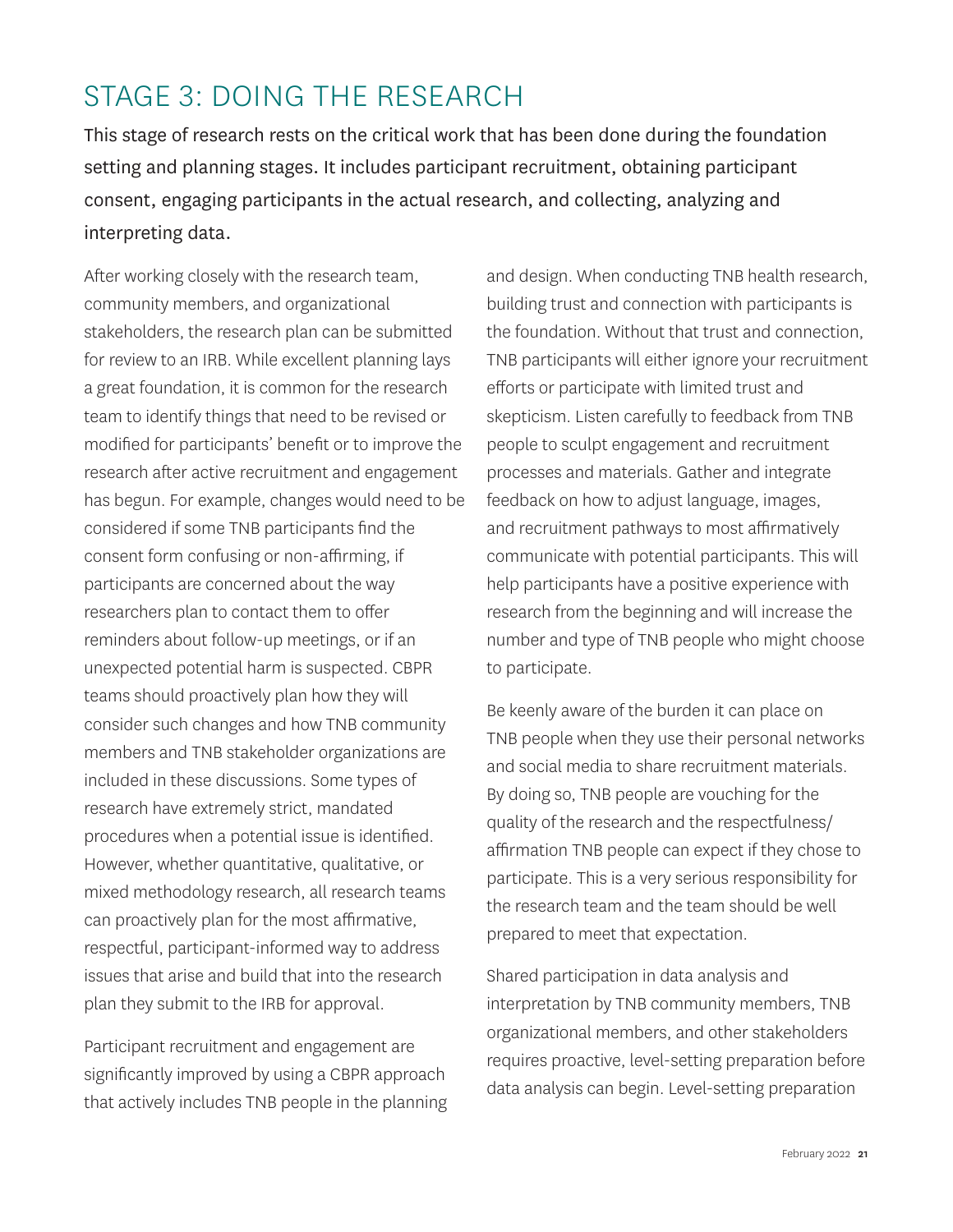"...To explain what the project is about, why this data is important, and what the data actually means or could mean, and to encourage curiosity… because science is an art, in a lot of different ways, and data can mean what the researcher wants it to mean…to get down to the nitty-gritty of what the data actually is, the raw data, that takes a lot of skill. And I do think if you find those passionate folks within your research groups in the communities, they can ask those questions, they can relate it back to their experiences. And I think having that kind of exchange and input and that energy goes a long way."

includes shared learning for team members in CBPR practices, research methodology and techniques, research ethics, intersectionality, and data analysis procedures. Ensuring all team members have foundational knowledge about research and TNB communities is important for active participation of TNB community members and other stakeholders. Some TNB community members may not have formal or traditional experience in research; however, they are experts in their community and are able to interpret and understand data in ways cisgender people cannot.

One way to implement shared participation is to create a data analysis team that includes representatives from each stakeholder group. In order for all team members to understand the data analysis approach, provide training and mentorship. If you are analyzing qualitative data (i.e., interviews, transcripts, focus groups), train everyone to understand and organize such data. This can be accomplished by involving and mentoring team members in reviewing transcripts, writing memos, and coding.

If you are analyzing quantitative data (numbers and statistics), train and mentor everyone to understand

the statistics you are using, the difference between causation (caused it) and correlation (related to it), and how the type/quality of data collected affects the statistical outcomes and the strength of the data. Locate community- focused data analysis training or create your own. Host regular meetings to discuss the data together. This will take significantly longer than the traditional practice of only having expert researchers analyze the data. Intentionally plan a longer data analysis/ interpretation phase to allow time for discussion and mentoring. While this process requires extra time, it is a core tenet in CBPR practice and will ultimately yield deeper, more nuanced, and more accurate data interpretation.

Another recommended practice frequently used in qualitative research is to host a Member Check-In meeting. The objective of this meeting is to allow research participants the opportunity to review provisional findings and to ensure that the research team is correctly representing the stories and experiences the participants shared. During the Member Check-In meeting, the research team can gather feedback on the interpretation of the data, explore limitations of the study, and discuss the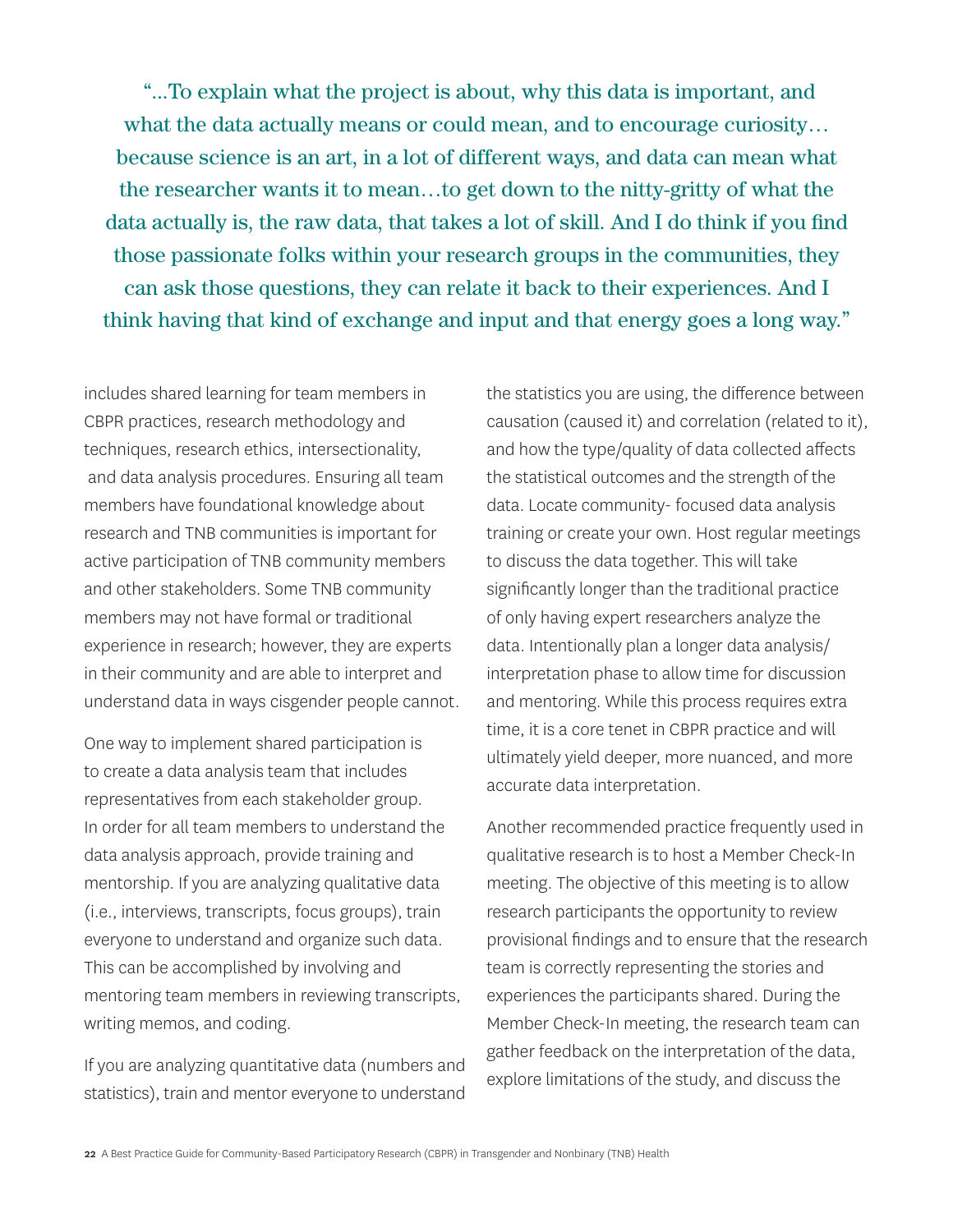application of research results to TNB peoples' health care. Such meetings can contribute to a more refined data analysis and interpretation, and can help generate applicable and communityinspired clinical recommendations. They also

ensure that the voices and priorities of TNB participants are accurately heard and understood. Provide compensation to participants attending the Member Check-In for their time and feedback.

#### QUESTIONS TO CONSIDER:

- 1. How can all members of a research team feel empowered to review and interpret the data collaboratively?
- 2. What training resources does your research partnership have (internally or externally) to support team members who may have less experience working with data?
- 3. How do we make it meaningful for TNB people to participate in health research? How do we make sure TNB people, particularly TNB BIPOC, get real benefit from research?
- 4. How do power and privilege impact research during this stage? What are some ways to challenge that?

#### RECOMMENDATIONS:

- Use trauma-informed and harm-reduction principles when conducting research. For example, set and share a clear agenda in advance for participant encounters (e.g., focus group, interview, intervention appointments) and research team meetings. This allows people to prepare themselves for the encounter or the meeting discussion for best self-care and productive contribution.
- Do not make assumptions about the technology access of research team members, community stakeholders and participants. To ensure access, provide or subsidize necessary technology; this may include video conferencing licenses (i.e., Zoom, WebEx), prepaid phones, wireless internet, mobile hotspots, access to research databases, and data analysis or statistical software packages or monthly memberships (i.e., SPSS, SAS, Dedoose, NVivo).
- Before sharing participant quotes in a qualitative research study, allow TNB participants to review the quote you would like to use. Provide participants the opportunity to redact and/or clarify any parts of the quote that feel too personal or misrepresent their meaning. This fosters community trust and may help participants feel safer in sharing intimate, personal experiences.
- Build in time for unexpected delays during data collection, analysis, and writing phases of the research project. Community members, clinicians, and organizational partners may have changing capacity and experience life events that may shift the time they can contribute to the research. Authentic partnership requires that a project's timeline is built to accommodate this flexibility, especially given how hard TNB people have to work to navigate oppressive systems and unequal access to resources.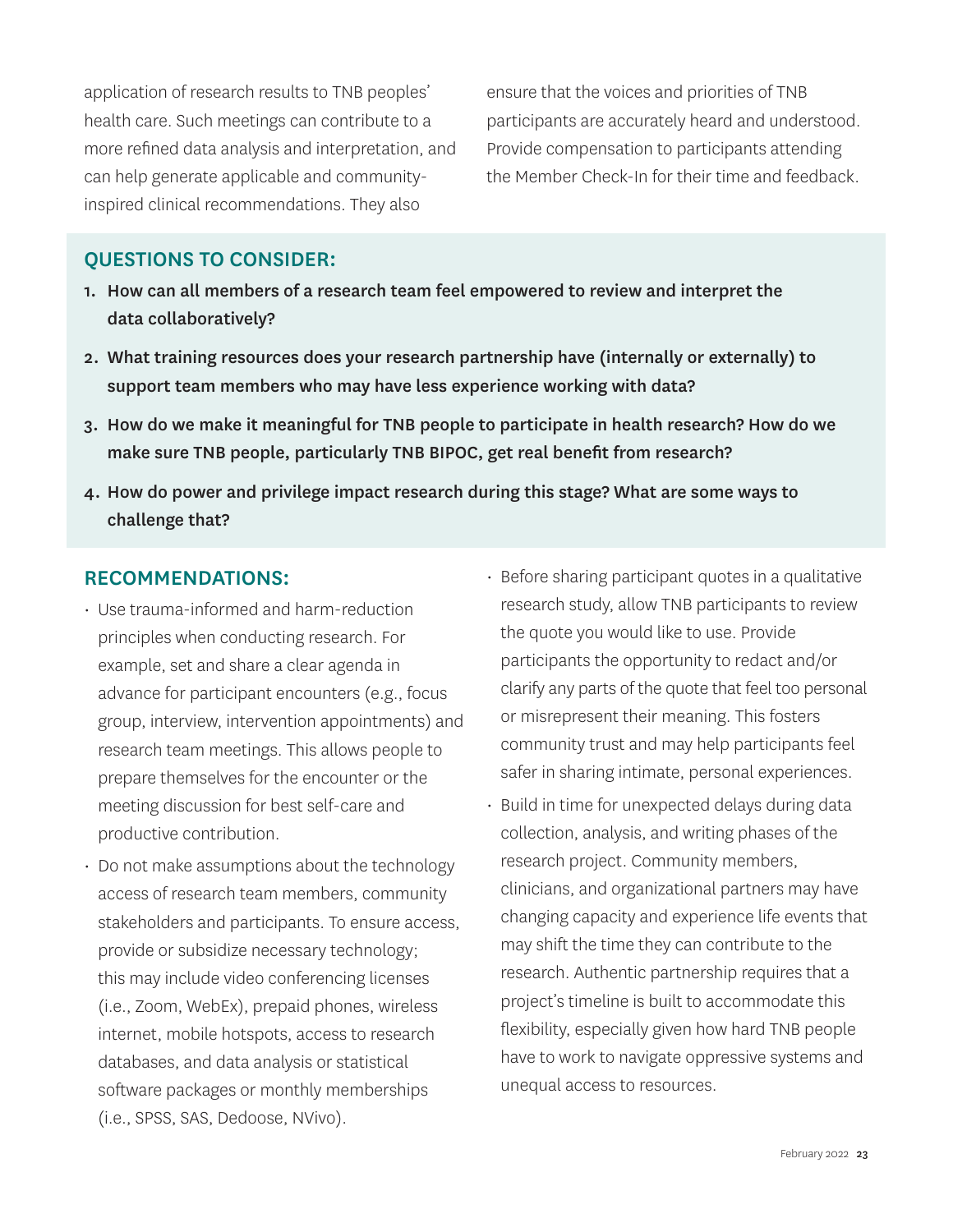• Virtual spaces can offer important accessibility for participants who may have difficulty attending in-person meetings because of transportation, disability, chronic illness, geographic distance, social discomfort, etc. Encourage participants, who are willing and able, to use chat functions in addition to audio. Enabling chat will allow you to hear voices that might not have been included otherwise. Download the chat and include it in the data analysis with the audio transcript.

### STAGE 4: SHARING FINDINGS AND TAKING ACTION

This stage of research includes collaboration with all partners to disseminate research results in ways that are accessible and easily digestible for different groups, and to leverage findings to improve TNB people's lives in tangible ways. Engaging all research partners in the dissemination process can encourage the sharing of ideas and expand team members' understanding about how to communicate effectively with different stakeholders (Horowitz et al., 2009). Most traditional research models prioritize the dissemination of research findings in peer-review publications, at academic conferences, and in information sessions at universities and hospitals. This allows researchers to secure more funding, share findings within their academic field, and advance their careers. However, traditional research dissemination excludes most TNB people who are not in the field, are low income or do not have formal associations with universities and institutions. On the other hand, communityfocused dissemination opens a dialogue between community members and members of the research team, which creates space for communities to share their desires for next steps around action and advocacy. Returning research results to communities actualizes accountability, can spur community mobilization, and facilitate further collaboration and engagement with the research team (Mosavel et al., 2019).

Key audiences for dissemination of findings include all research partners, participants of the research, TNB communities, clinicians, researchers, policy makers, and other stakeholders with power to impact change. An understanding of how different audiences may access and use the research is critical to ensure findings are tailored to be the most relevant, accessible, and digestible to each group. Effective dissemination involves providing

information in ways that allow people to apply it to their own lives and the systems they are living in. For example, when sharing health research findings with TNB communities, it is important to recognize that many TNB community members educate themselves and rely on other TNB people for health information. In order to advocate for care, many TNB people use the internet to research best practices for gender-affirming care to guide their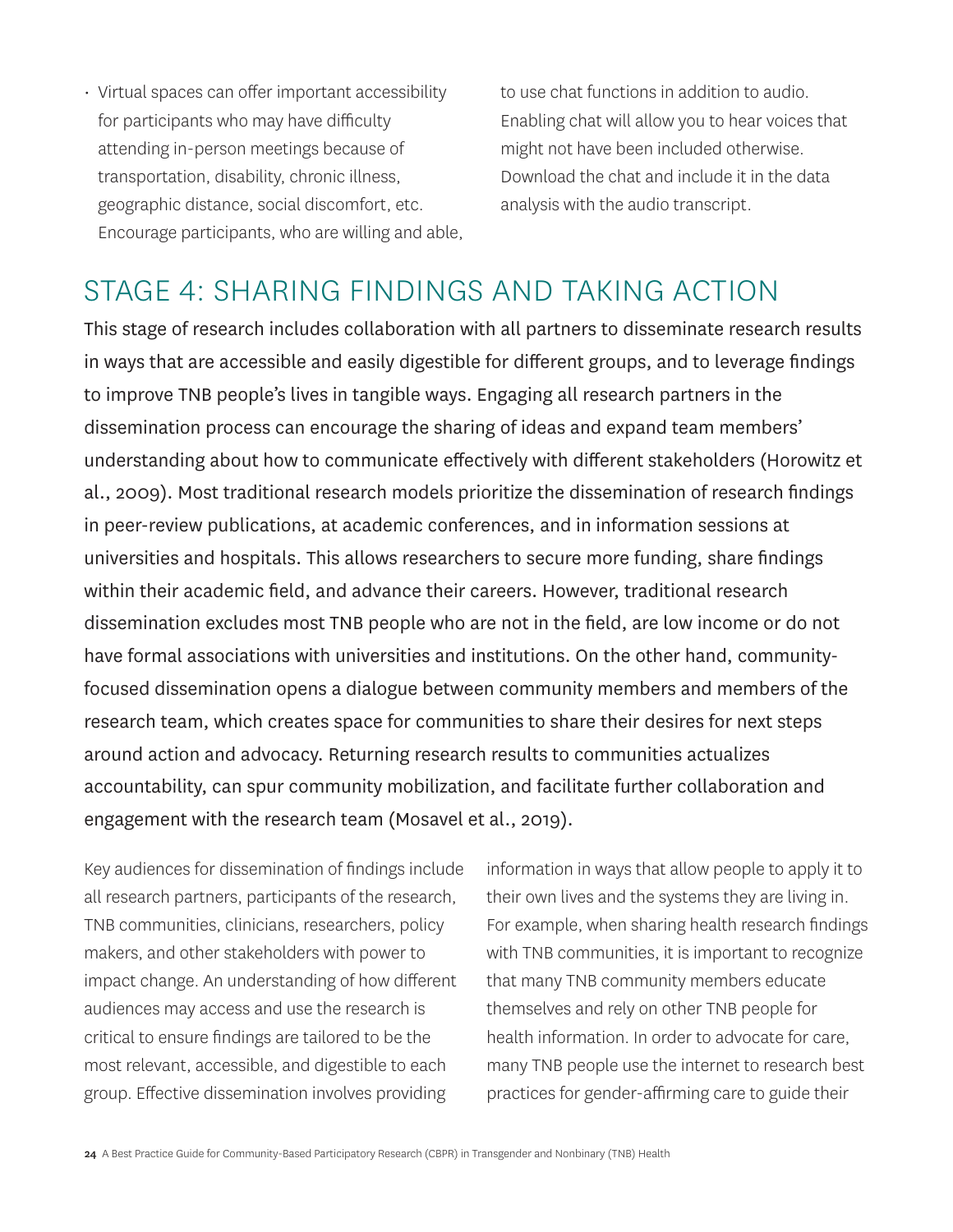"Re-engaging folks to show them the results–I can't even imagine. I'm just trying to think of all the times I did surveys for this and that...but have no idea what happened…'hey, your participation yielded these results and now we are going to take these results to this hospital…so they fix how they treat trans folks'... those are things that feel more engaging and more worth it to participate."

own health care decisions and bring in research articles to clinicians who lack a baseline knowledge. Having this context highlights the importance of ensuring TNB people are able to easily access research that clearly outlines key considerations when making health decisions, as well as the need to disseminate research findings to healthcare providers. To tailor findings for health care providers, consider sharing focused points around implementation and applications/ implications for practice.

#### QUESTIONS TO CONSIDER:

- 1. How is your research connected to grassroots organizations and advocacy groups? How can your dissemination strategy strengthen those organizations and systems?
- 2. What is the impact you hope your research will have? Who needs access to the information to facilitate the intended impact?
- 3. What will help teams of researchers and non-researchers make a community presentation or write an article together?
- 4. How do we give everyone visible credit for the work they put into the research study?
- 5. When presenting the research findings in an academic conference, how can you incorporate TNB team members to present and lead the discussion?

#### RECOMMENDATIONS:

• Expand traditional routes of dissemination to ensure findings are getting back to the TNB community in a variety of easily digestible ways (e.g., gallery walks, podcasts, social media, known personalities/influencers, workshops,

"lunch and learns," public community events, town halls).

• Ensure findings are digestible for a range of audiences, taking into account your audiences' different abilities, languages, educational backgrounds, and familiarity/comfort with research jargon.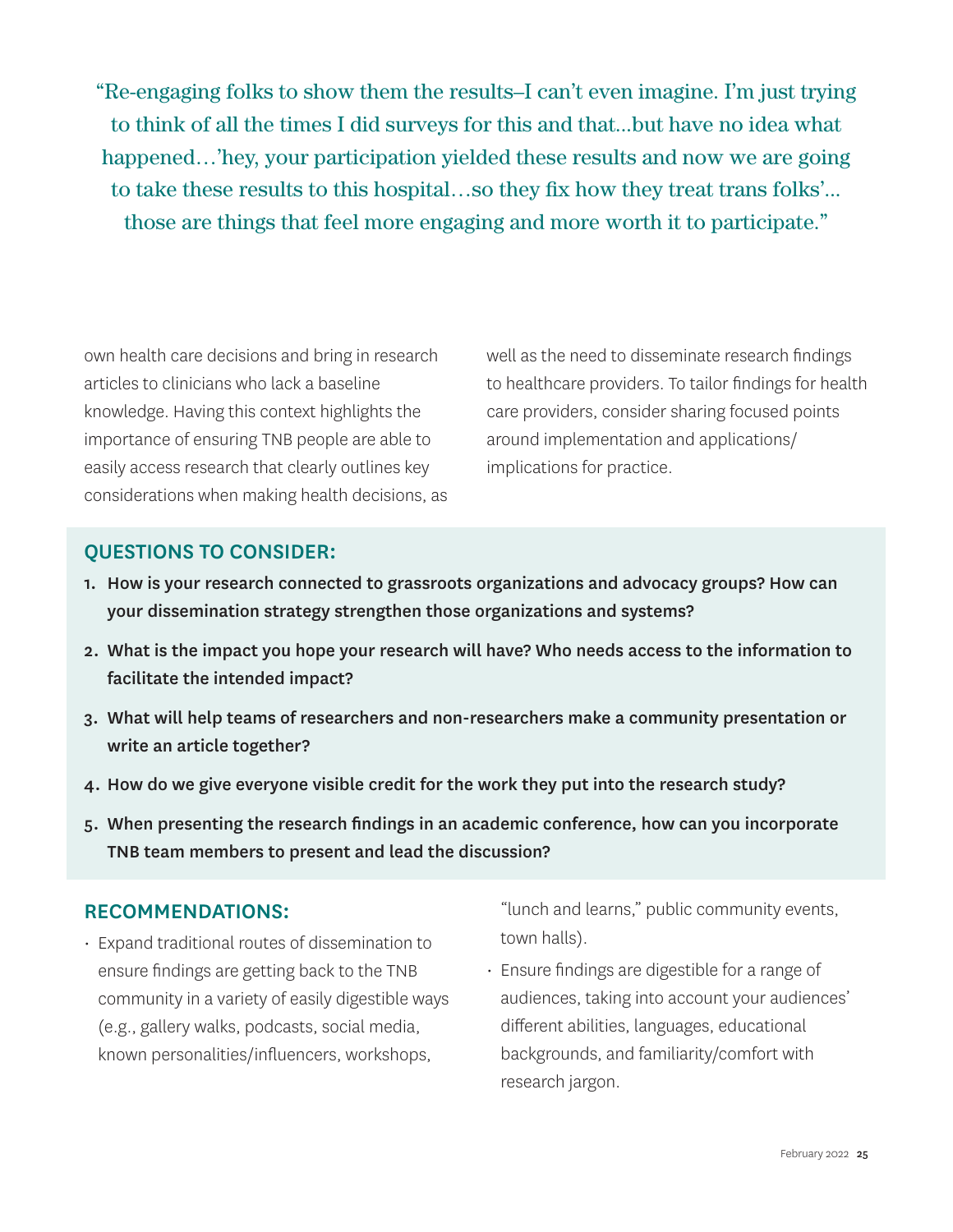- Use research funding to support TNB community social events and other activities that could provide a space to disseminate research findings.
- Consider including TNB community generated content in presentations to personalize the messages (e.g., quotes, poems, artwork, music, recipes, images).
- For team members and partners with little experience in academia, provide ongoing training and mentorship on how to write a peer-reviewed publication and present at academic

conferences. A listed publication or presentation builds resumes/CVs.

- Collaboratively develop authorship guidelines that acknowledge the varying contributions of all stakeholders. Make it a standard practice to review the guidelines and explicitly discuss authorship/credit as a team in advance of starting any writing projects.
- Develop approaches to disseminate results in ways that effectively transition research into advocacy and activism.

## WHAT'S NEXT IN TNB HEALTH CBPR?

Research approaches in TNB health are constantly evolving. It is important to consider the ways TNB community-led research can grow, strengthen, and have a sustained impact. For example, learning how to integrate and apply mutual aid values and action can alter how research is designed, implemented, and ultimately used to influence public policy and TNB people's lives. Investing in TNB communities in ways that move beyond tokenism and promote positive growth could nourish meaningful connections and shape the future of research. Building mentorship models, nurturing sustainable networks, and creating job and educational opportunities for TNB people interested in research can create a next generation of TNB research leaders and authentic community partnerships.

The next wave of TNB health CBPR should include TNB mentorship models to reduce the divide between TNB community members and researchers, and move more research outside of universities and large institutions and into TNB-led organizations. It will be critical to support continued growth of sustainable networks of TNB researchers and TNB community organizations to foster connection, collaboration, and knowledge. Deliberate efforts are needed to expand the representation of diverse TNB communities

involved in research (e.g., TNB youth and elders, gay and queer TNB people, TNB BIPOC, TNB people living with disabilities). In addition, when considering research questions, research teams are encouraged to consult existing lists of TNB community identified health research priorities. Two such lists are the Four Corners Health Research Priorities Among TNB Communities ([https://howardbrown.org/wp-content/](https://howardbrown.org/wp-content/uploads/2021/03/FourCorners-HealthResearchPrioritiesAmongTNBCommunities_Final_3_21.pdf) [uploads/2021/03/FourCorners-HealthResearchPrio](https://howardbrown.org/wp-content/uploads/2021/03/FourCorners-HealthResearchPrioritiesAmongTNBCommunities_Final_3_21.pdf) [ritiesAmongTNBCommunities\\_Final\\_3\\_21.pdf\)](https://howardbrown.org/wp-content/uploads/2021/03/FourCorners-HealthResearchPrioritiesAmongTNBCommunities_Final_3_21.pdf) and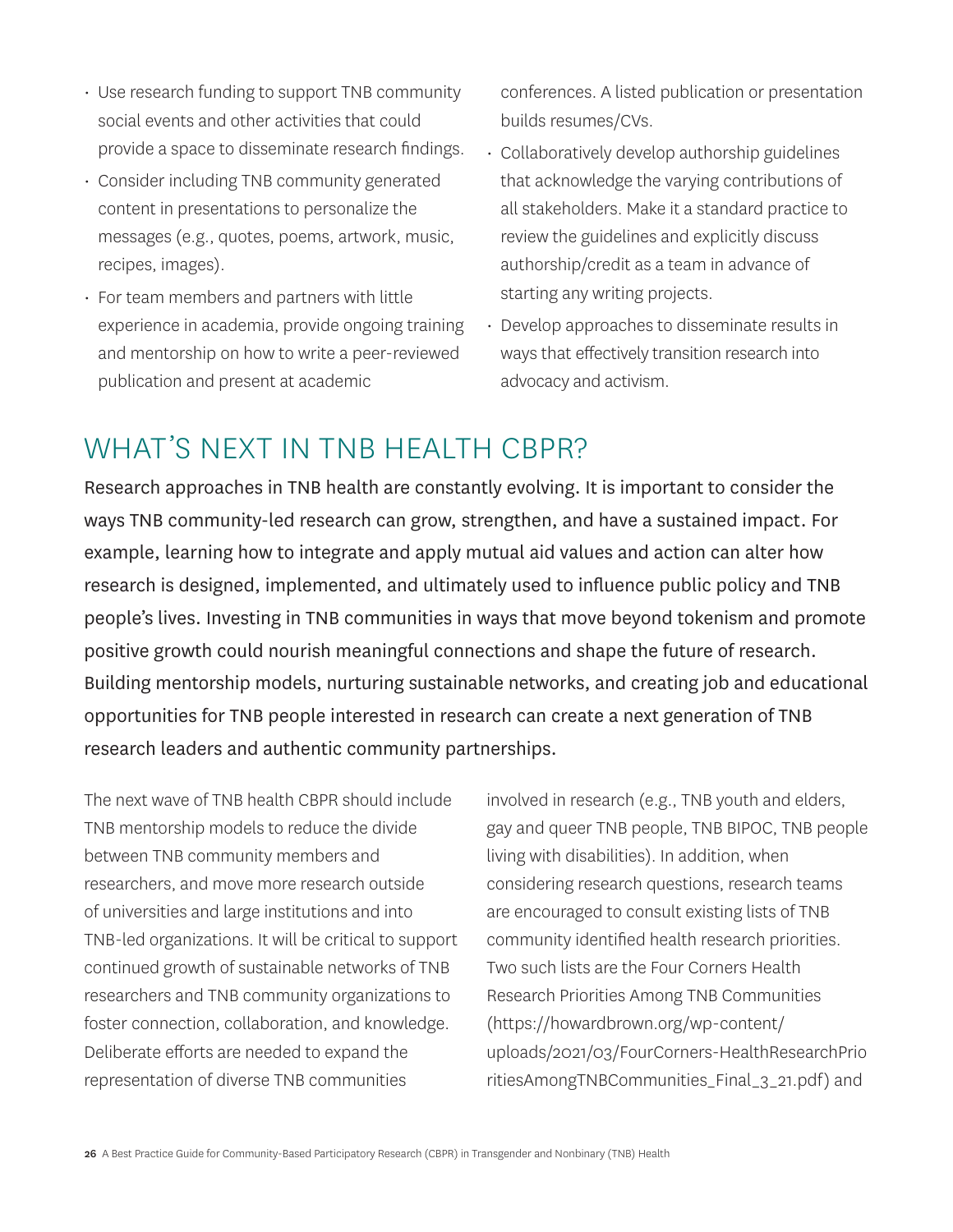"...how big of a difference it feels when someone's coming to save you versus when you're given the space to move in a way that offers you agency… trans-led community models [are] really important for communities... the next step would be moving towards agency and autonomy over the projects that are taking place versus people coming into your community and telling you what you need or simply just obtaining information."

the surgical Trans-ARC Prioritized Research Questions ([https://files.cargocollective.com/](https://files.cargocollective.com/c821244/TRANS-ARC-Prioritized-Research-Questions.pdf) [c821244/TRANS-ARC-Prioritized-Research-](https://files.cargocollective.com/c821244/TRANS-ARC-Prioritized-Research-Questions.pdf)[Questions.pdf](https://files.cargocollective.com/c821244/TRANS-ARC-Prioritized-Research-Questions.pdf)).

Advocacy efforts are needed to better align institutions and funders with CBPR values, and to ensure that research includes embedded structures to protect and empower TNB communities. For example, funders should heavily weigh whether a TNB health grant includes a PI that is TNB. If the PI is cisgender, funders should look for sustained and authentic collaboration with a TNB-led organization or with other TNB research leaders.

While IRBs are charged with protecting the rights of research participants, most IRBs do not include TNB members, do not have expertise in population

specific needs of TNB people, and are not aware of what constitutes affirmative care and respectful communication. IRBs should recruit TNB people to join their boards and should receive training to understand the importance of equitable communityled TNB health research. In addition, IRBs are encouraged to seek consultation and support from TNB experts in the field and/or use the services of an independent TNB-led research review board that can offer guidance on the ethical and respectful treatment of TNB research participants.

TNB-led research has the ability to critically shift existing research paradigms while simultaneously leveraging power to change the very real lived economic and health circumstances of TNB communities.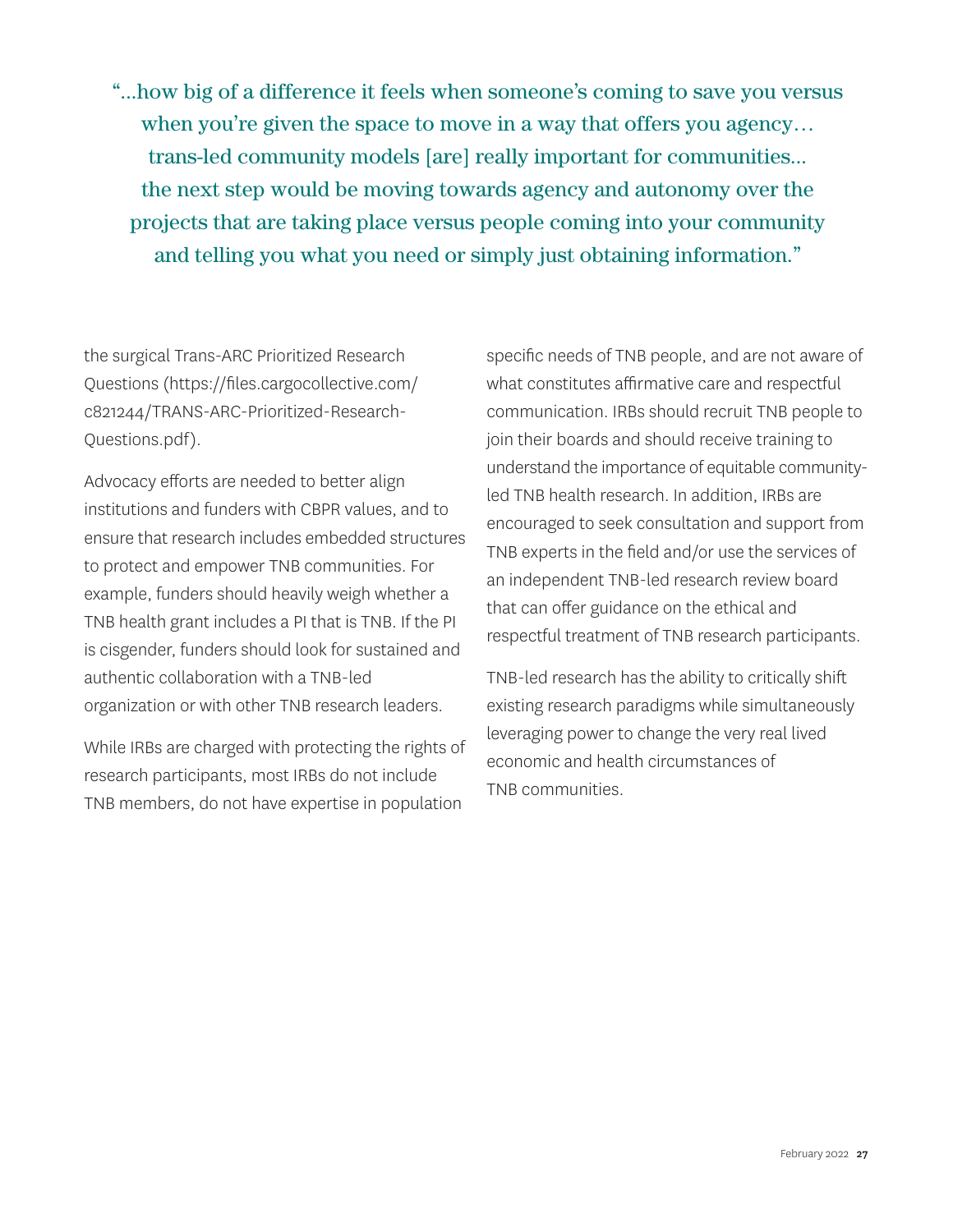# ACKNOWLEDGEMENTS

First and foremost, we would like to acknowledge and thank all of the Convening participants and all of our past research participants for sharing their time, knowledge, ideas, and experiences with us. This guide is a blending of everything we have learned from you and with you. We would like to recognize our qualitative analysis and writing/editing team for all of their hard work and dedication to make this guide possible: Bo James Hwang, Yucca Westrup, Nat Ross, Lee Rogers, Kelly Ducheny, Angelina Nordstrom, Robyn C. Krysiak, Christopher Cannon, Sid P. Jordan, and John Schneider. We would also like to acknowledge the contributions of our Convening presenters whose presentations added depth and knowledge to our guide: Rocky Lane and John Offinger from TransFORWARD; Robin Knauerhase from Trans-ARC; Sasha Simon and José Eduardo Sánchez from Tecolotl; Ava Wells-Quantrell, Toni Preston, Hale Thompson, J. Silas Leslie, and Niya Rechiche from Howard Brown Health's Trans Accountability Project; and Bo James Hwang, Yucca Westrup, Robyn Krysiak, and Christopher Cannon from Four Corners. We want to thank Tecolotl, a "consulting and capacity-building collective rethinking design to sustain, heal, and empower our communities", for their training, consultation, guidance, and support in striving to create language equity in our work and for this guide. This work was supported through a Patient Centered Outcomes Research Institute® (PCORI®) Project Engagement Award (EAIN-20022). We appreciate PCORI's funding and the freedom PCORI offered us to make our vision real. Lastly, we would like to extend our gratitude to the entire Four Corners research team for their passion and dedication which makes true TNB health CBPR possible.

### FUNDING ACKNOWLEDGEMENT:

This work was supported through a Patient Centered Outcomes Research Institute® (PCORI®) Project Engagement Award (EAIN-20022). PCORI® is an independent, nonprofit organization authorized by Congress in 2010. Its mission is to fund work that will provide patients, their caregivers, and clinicians with the evidence-based information needed to make better-informed healthcare decisions. PCORI is committed to continually seeking input from a broad range of stakeholders to guide its work.

### DISCLAIMER:

All statements in this guide, including its findings and conclusions, are solely those of the authors and do not necessarily represent the views of the Patient-Centered Outcomes Research Institute® (PCORI®), its Board of Governors, or Methodology Committee.

### RECOMMENDED CITATION:

Hwang, B.J., Westrup, Y., Ross, N., Rogers, L., Ducheny, K., Nordstrom, A., Krysiak, R.C., Cannon, C., & The Four Corners: TNB Health Research Advisory Network. (2022). A Best Practice Guide for Community-Based Participatory Research (CBPR) in Transgender and Nonbinary (TNB) Health.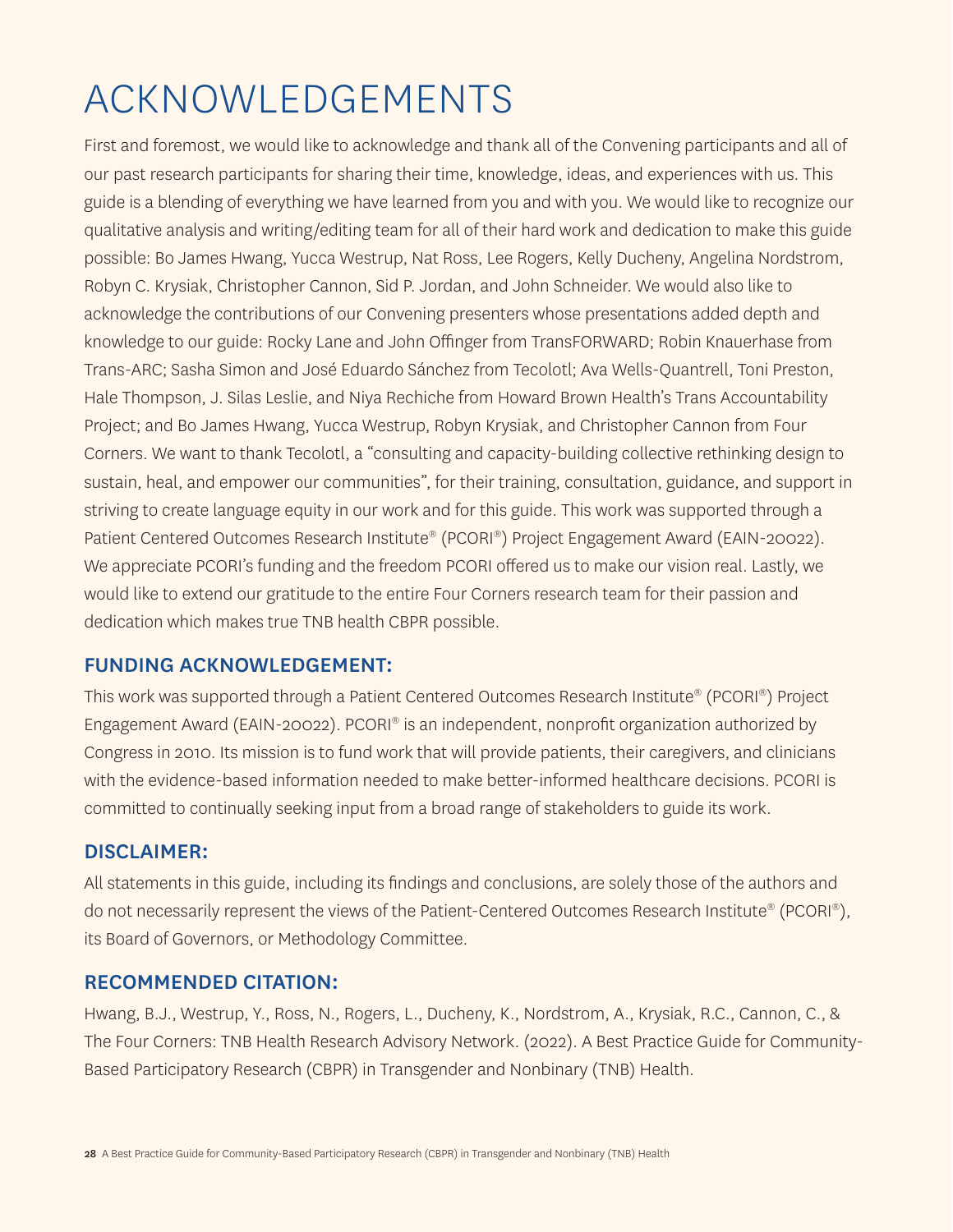# REFERENCES

Antena Books/Libros Antena. (nd). How to build language justice. Downloaded on January 10, 2022 from [http://antenaantena.org/wp-content/uploads/2012/06/langjust\\_eng.pdf.](http://antenaantena.org/wp-content/uploads/2012/06/langjust_eng.pdf)

Center for Innovation and Resources, Inc (CIR). (nd). From Language access to language justice: Centering survivors' voices in the anti-violence movement. Downloaded on January 16, 2022 from <https://www.api-gbv.org/resources/language-justice-flyer/>.

Communities Creating Healthy Environments (CCHE) . (n.d.). Language Justice Toolkit: Multilingual strategies for community organizing. Retrieved January 15, 2022, from [https://nesfp.org/sites/default/](https://nesfp.org/sites/default/files/resources/language_justice_toolkit.pdf) [files/resources/language\\_justice\\_toolkit.pdf](https://nesfp.org/sites/default/files/resources/language_justice_toolkit.pdf)

Horowitz, C. R., Robinson, M., & Seifer, S. (2009). Community-based participatory research from the margin to the mainstream: Are researchers prepared?. *Circulation*, 119(19), 2633–2642. [https://doi.](https://doi.org/10.1161/CIRCULATIONAHA.107.729863) [org/10.1161/CIRCULATIONAHA.107.729863.](https://doi.org/10.1161/CIRCULATIONAHA.107.729863)

Israel, B. A., Coombe, C. M., Cheezum, R. R., Schulz, A. J., McGranaghan, R. J., Lichtenstein, R., … Burris, A. (2010). Community-based participatory research: A capacity-building approach for policy advocacy aimed at eliminating health disparities. *American Journal of Public Health*, 100(11), 2094–2102.

Israel, B.A., Schulz, A.J., Parker, E.A., & Becker, A.B. (1998). Review of community-based research: Assessing partnership approaches to improve public health. *Annual Rev: Public Health*, 19, 173-202.

Mosavel, M., Winship, J., Ferrell, D., & LaRose, J. G. (2019). Data dissemination in CBPR: Accountability and responsiveness. *Collaborations: A Journal of Community-based Research and Practice*, 2(1), 11. DOI: <http://doi.org/10.33596/coll.33>.

Patient Centered Outcomes Research Institute (PCORI). (2019). [Pcori.org.](http://Pcori.org) [https://www.pcori.org/.](https://www.pcori.org/)